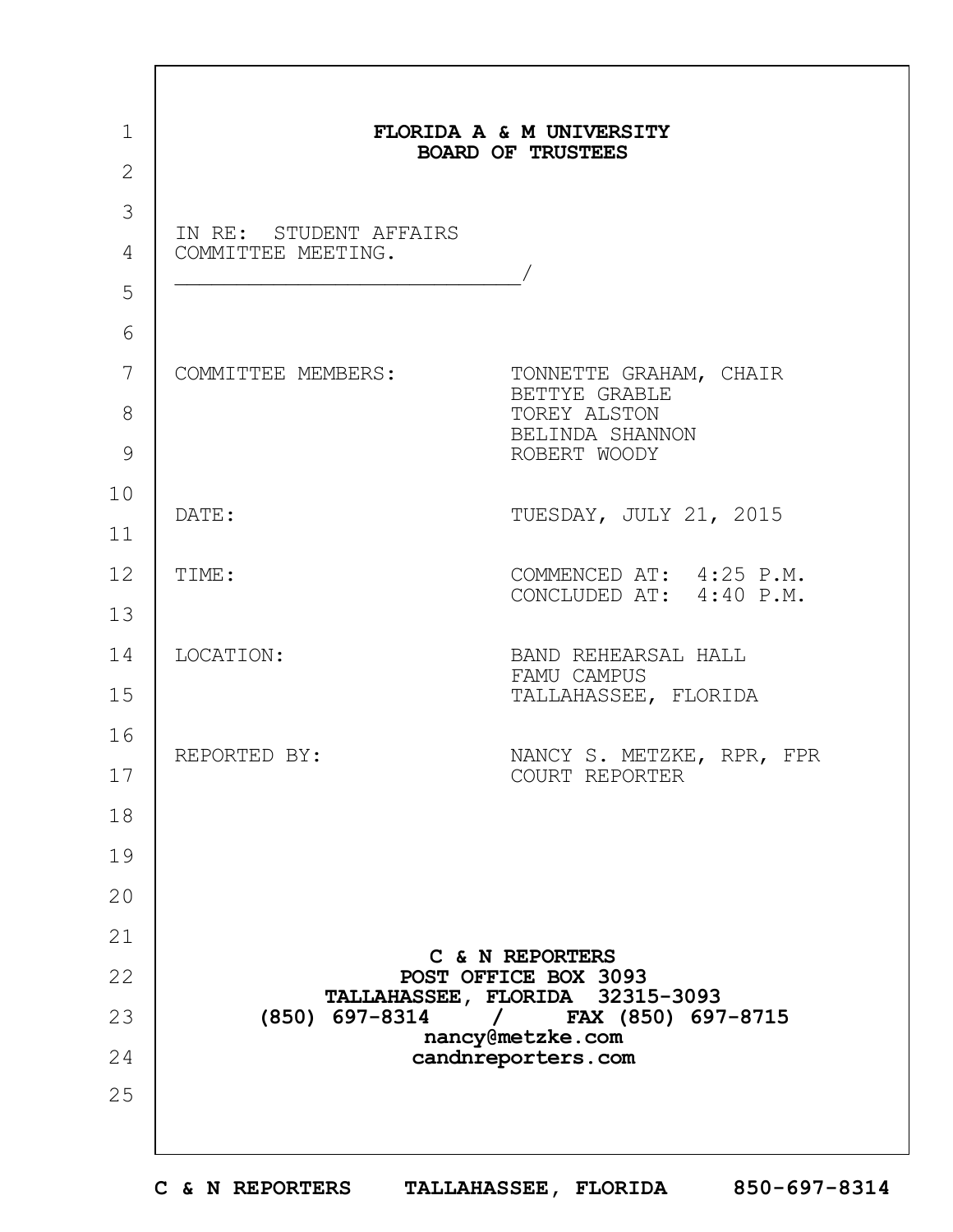| $\mathbf 1$<br>ALSO PRESENT:<br>$\overline{2}$<br>Rufus Montgomery<br>3<br>Lucas Boyce<br>Kimberly Moore<br>Karl White<br>$\overline{4}$<br>Cleve Warren<br>5<br>Robert Woody<br>$\sqrt{6}$<br>$\boldsymbol{7}$<br>$\,8\,$<br>$\star$<br>$\star$<br>$\star$<br>$\star$<br>$\mathcal{G}$<br>$10$<br>$11$<br>12<br>$13$<br>14<br>15<br>16<br>$17\,$<br>$1\,8$<br>19<br>$2\,0$<br>21<br>22<br>23<br>24<br>25 |  | $\overline{2}$ |
|-----------------------------------------------------------------------------------------------------------------------------------------------------------------------------------------------------------------------------------------------------------------------------------------------------------------------------------------------------------------------------------------------------------|--|----------------|
|                                                                                                                                                                                                                                                                                                                                                                                                           |  |                |
|                                                                                                                                                                                                                                                                                                                                                                                                           |  |                |
|                                                                                                                                                                                                                                                                                                                                                                                                           |  |                |
|                                                                                                                                                                                                                                                                                                                                                                                                           |  |                |
|                                                                                                                                                                                                                                                                                                                                                                                                           |  |                |
|                                                                                                                                                                                                                                                                                                                                                                                                           |  |                |
|                                                                                                                                                                                                                                                                                                                                                                                                           |  |                |
|                                                                                                                                                                                                                                                                                                                                                                                                           |  |                |
|                                                                                                                                                                                                                                                                                                                                                                                                           |  |                |
|                                                                                                                                                                                                                                                                                                                                                                                                           |  |                |
|                                                                                                                                                                                                                                                                                                                                                                                                           |  |                |
|                                                                                                                                                                                                                                                                                                                                                                                                           |  |                |
|                                                                                                                                                                                                                                                                                                                                                                                                           |  |                |
|                                                                                                                                                                                                                                                                                                                                                                                                           |  |                |
|                                                                                                                                                                                                                                                                                                                                                                                                           |  |                |
|                                                                                                                                                                                                                                                                                                                                                                                                           |  |                |
|                                                                                                                                                                                                                                                                                                                                                                                                           |  |                |
|                                                                                                                                                                                                                                                                                                                                                                                                           |  |                |
|                                                                                                                                                                                                                                                                                                                                                                                                           |  |                |
|                                                                                                                                                                                                                                                                                                                                                                                                           |  |                |
|                                                                                                                                                                                                                                                                                                                                                                                                           |  |                |
|                                                                                                                                                                                                                                                                                                                                                                                                           |  |                |
|                                                                                                                                                                                                                                                                                                                                                                                                           |  |                |
|                                                                                                                                                                                                                                                                                                                                                                                                           |  |                |
|                                                                                                                                                                                                                                                                                                                                                                                                           |  |                |
|                                                                                                                                                                                                                                                                                                                                                                                                           |  |                |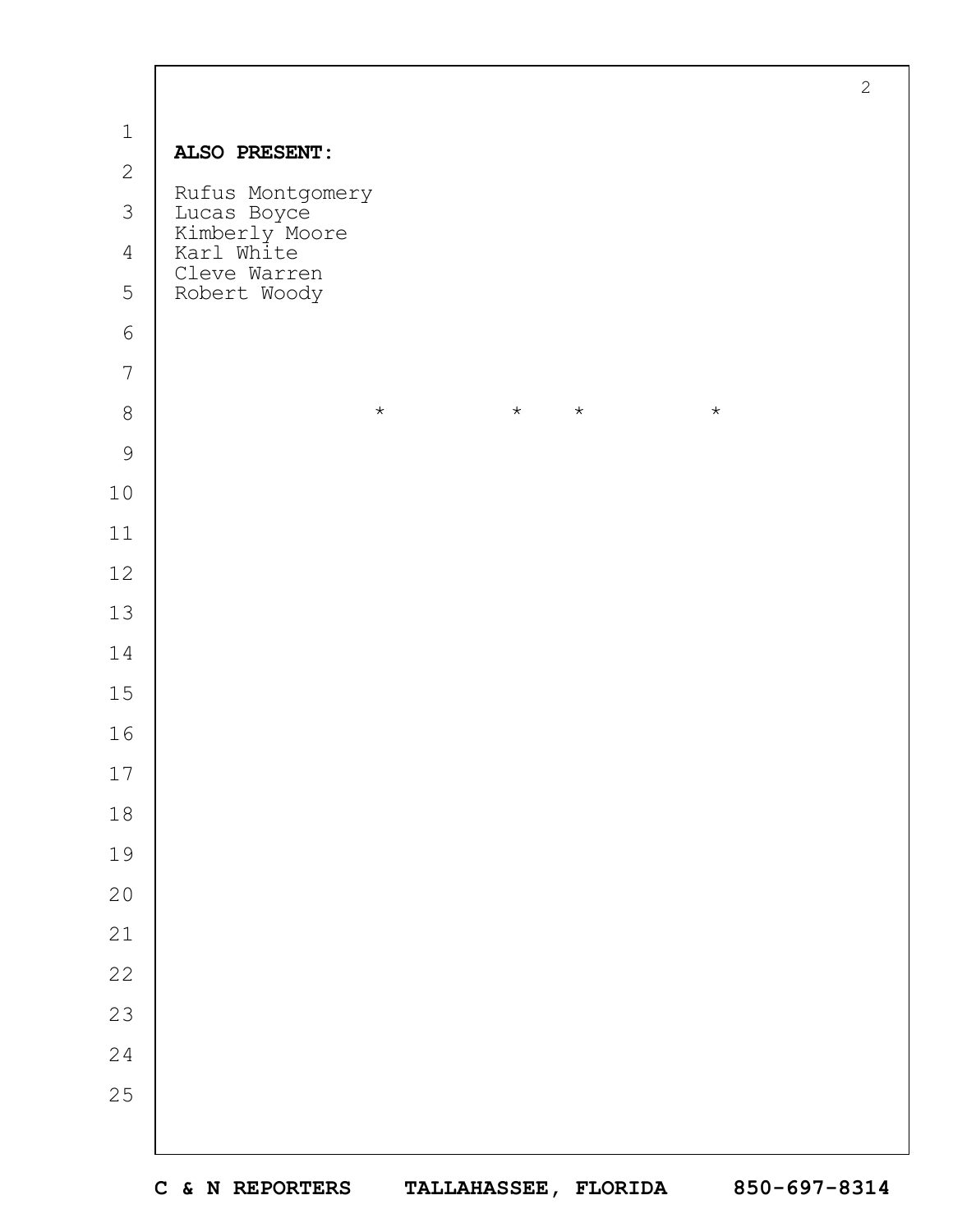|                | 3                                                   |
|----------------|-----------------------------------------------------|
| $\mathbf 1$    | STUDENT AFFAIRS COMMITTEE                           |
| $\overline{2}$ |                                                     |
| 3              | ATTORNEY BARGE-MILES: Student Affairs.              |
| 4              | TRUSTEE GRAHAM: I would like to call the            |
| 5              | Trustee Student Affairs Committee meeting to order. |
| 6              | Ms. Miller, will you please call the roll?          |
| 7              | MS. MILLER: Chair Graham.                           |
| 8              | TRUSTEE GRAHAM: Here.                               |
| 9              | MS. MILLER: Trustee Grable.                         |
| 10             | TRUSTEE GRABLE: Here.                               |
| 11             | MS. MILLER: Trustee Shannon.                        |
| 12             | TRUSTEE SHANNON: Here.                              |
| 13             | MS. MILLER: Trustee Alston.                         |
| 14             | TRUSTEE ALSTON: Here.                               |
| 15             | MS. MILLER: Madam Chair, you have a quorum.         |
| 16             | TRUSTEE GRAHAM: Thank you.                          |
| 17             | Trustees, our first order of business is to         |
| 18             | approve the minutes from our last meeting. Can I    |
| 19             | get a motion for the approval of the May 20th,      |
| 20             | 2015, minutes?                                      |
| 21             | TRUSTEE GRABLE: So move.                            |
| 22             | TRUSTEE SHANNON: Second.                            |
| 23             | TRUSTEE GRAHAM: It's been properly moved and        |
| 24             | seconded. Is there any unreadiness?                 |
| 25             | (NO RESPONSE).                                      |
|                |                                                     |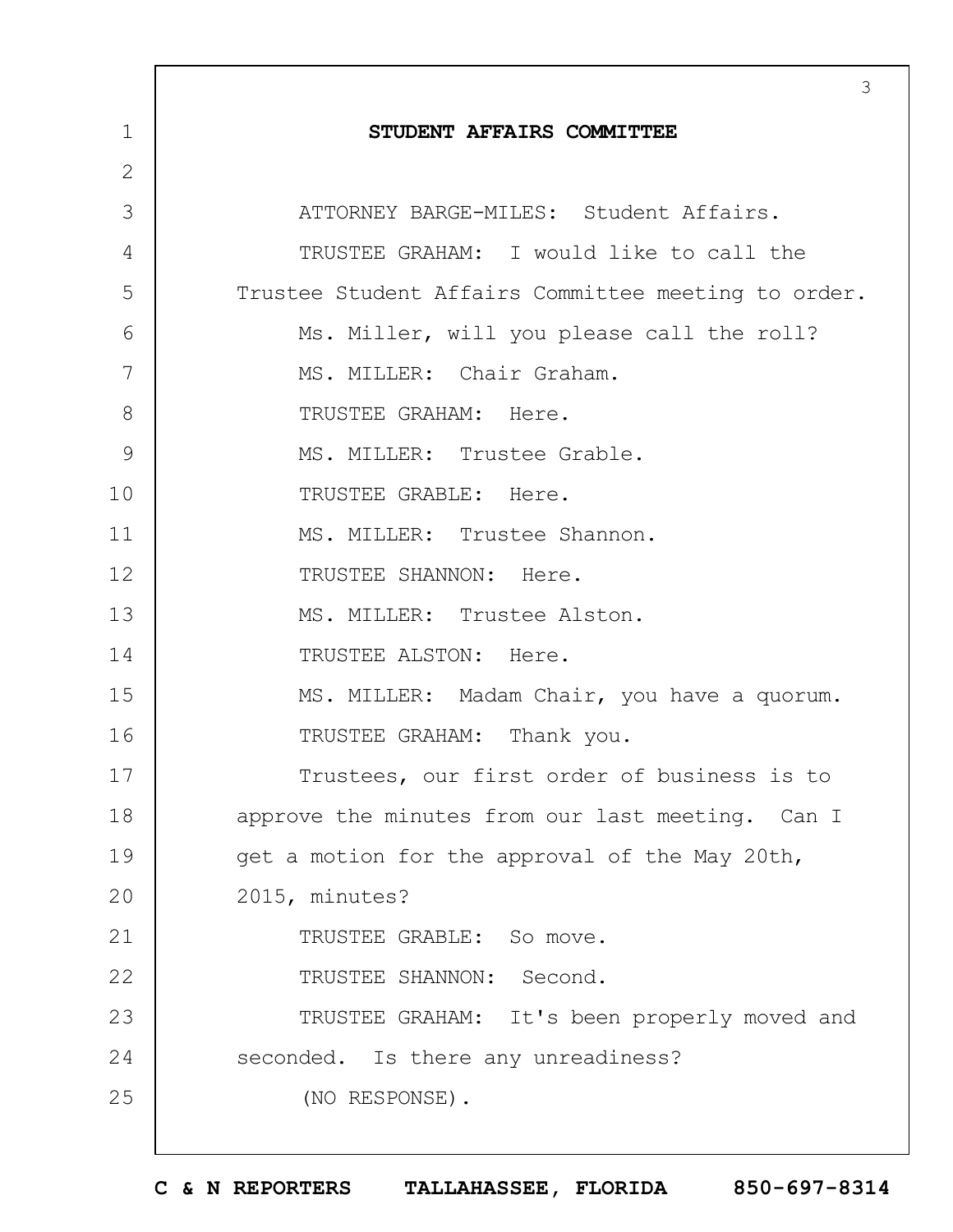1 2 3 4 5 6 7 8 9 10 11 12 13 14 15 16 17 18 19  $20$ 21 22 23 24 25  $\Delta$ TRUSTEE GRAHAM: Seeing none, barring any, all in favor, say aye. (AFFIRMATIVE INDICATIONS). TRUSTEE GRAHAM: All opposed by the same sign. (NO RESPONSE). TRUSTEE GRAHAM: Motion passes. Due to our time constraints, I will yield my time for Student Government Association update and for the Student Association update until our Board meeting, and we'll turn the floor over to VP Hudson at this time for our Student Affairs updates. VICE PRESIDENT HUDSON: Thank you, Madam Chair, and good afternoon, Members of the Board. I'd like to begin with an enrollment management update. As of July 17th, 2015, we have received 4,590 FTIC, First-Time-In College applications, compared to 3,674; and admitted 2,645 students, compared to 2,088 last year at the same time. So as you can see, we're moving forward with improving our recruitment. The application deadline for the fall 2015 was May 15th, and we will not accept applications for the fall unless there are extenuating circumstances. The average GPA is a 3.44, and test scores are 1440 SAT, 21.16 ACT.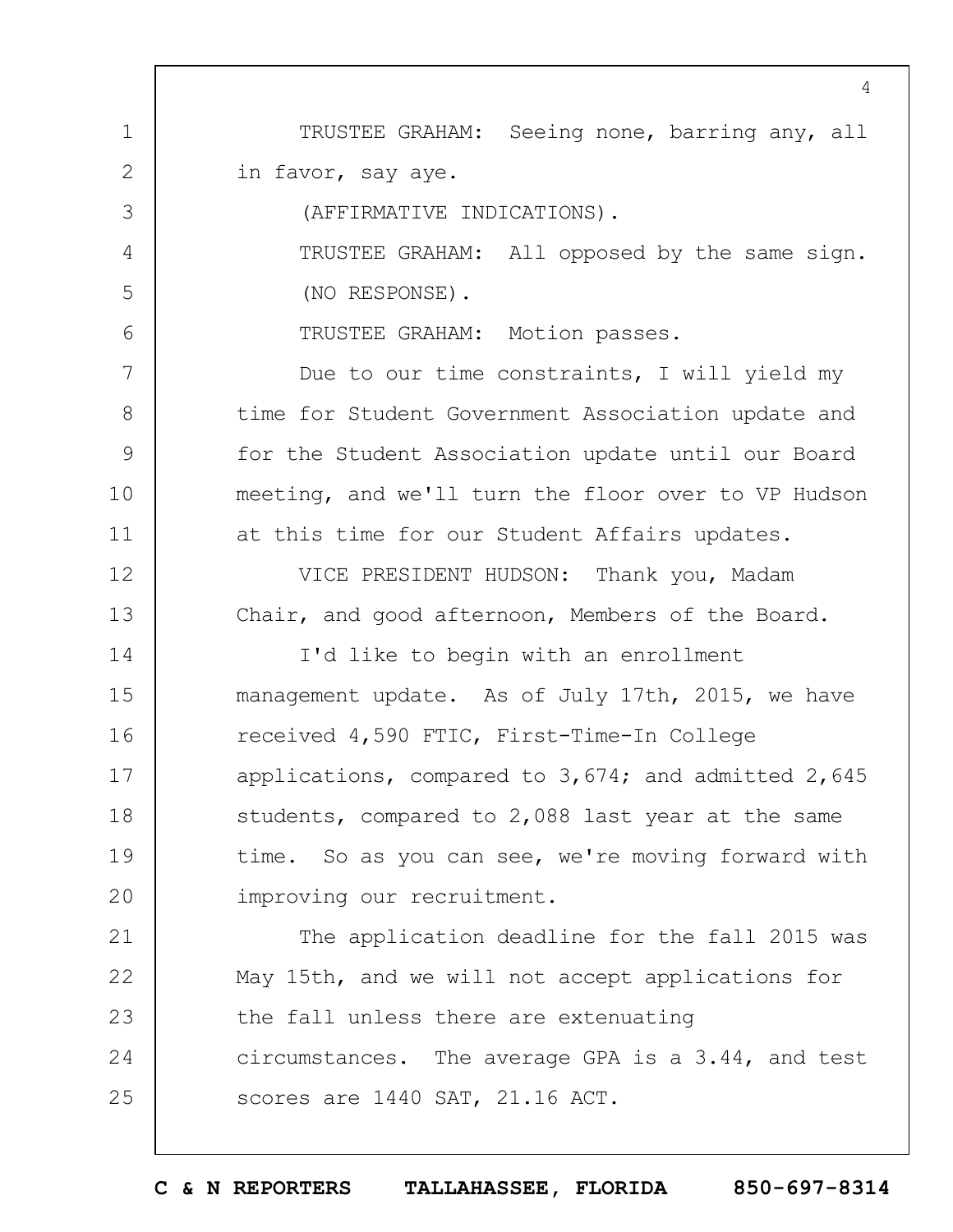The Access Opportunity Program admitted 108 students for the summer program, and new student orientation numbers for registered FTIC students are 1,218 compared to 1,056 in 2014, and that's demonstrated on the chart.

1

2

3

4

5

6

7

8

9

10

11

12

23

24

25

We are accumulating data to evaluate increasing the GPA of the fall FTIC cohort to 2.75. That was something that the Provost mentioned this morning. We are looking at how those numbers will reflect as far as our longitudinal data, and we'll bring that to the Board. We're looking forward to the Board discussion at the August 4th meeting.

13 14 15 16 17 18 19  $20$ 21 22 Next I will -- well, first, before I move on from enrollment management, I also want to thank the Board members for their continued support. I do receive calls from Board members with potential students, scholar students that want to come to the University and visit us personally, and so that's been a big effort. It is everyone's responsibility in recruitment. We also have some active deans, as well as recruiters, from different schools and colleges to support us in that effort.

Next, we'll have a commencement update from Doctor Coleman to discuss summer school.

DOCTOR COLEMAN: Good afternoon, University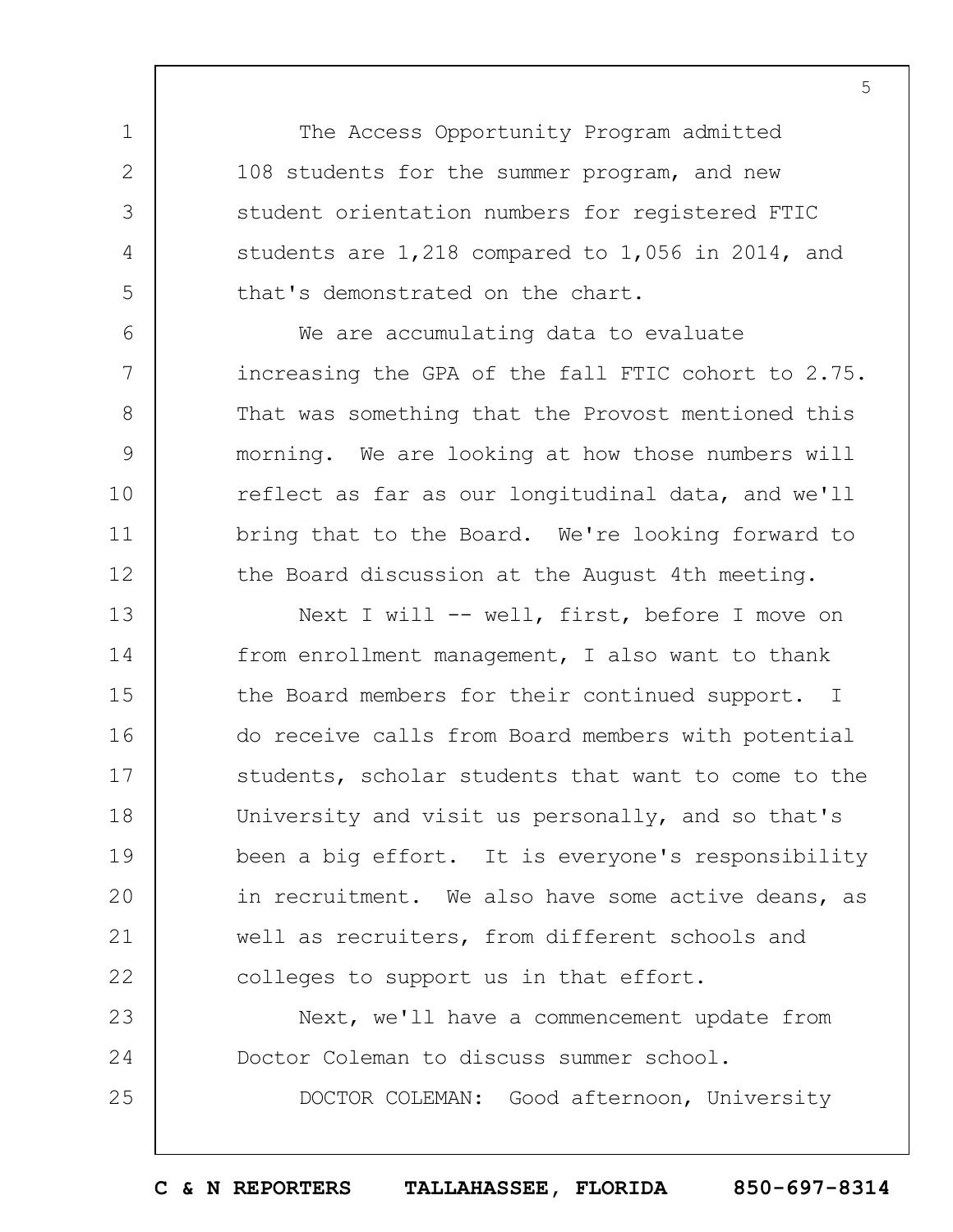Trustees, Board Chair Montgomery, and Madam President. I'm Angela Coleman, and I am your Associate Vice President for Student Affairs and the dean of students. And in my capacity, I currently serve as the co-chair for the University Commencement Committee.

1

2

3

4

5

6

7 8 9 10 11 12 13 I just wanted to provide a couple of updates regarding the summer 2015 commencement ceremony. The ceremony is currently scheduled to take place on Friday, August 7th, at 4 p.m. in the Al Lawson, Jr., multi-Purpose Center and Teaching Gym. Rehearsal for all students will be held on Thursday, August 6th, at 4 p.m.

14 15 16 17 18 19  $20$ 21 22 As of today, there are 540 graduation candidates for the summer 2015 commencement exercises. This number compares to a number of 450 for summer 2014. So as you can see, we are up in the number of graduates for this summer. This number for this year includes five graduates from the College of Law, eight Army cadets, and five Navy cadets for the ROTC Officer of Commissioning ceremony.

23 24 25 This year's commencement speaker will be Pam Oliver who was a FAMU alumna and Fox Sports reporter. And at this time the committee is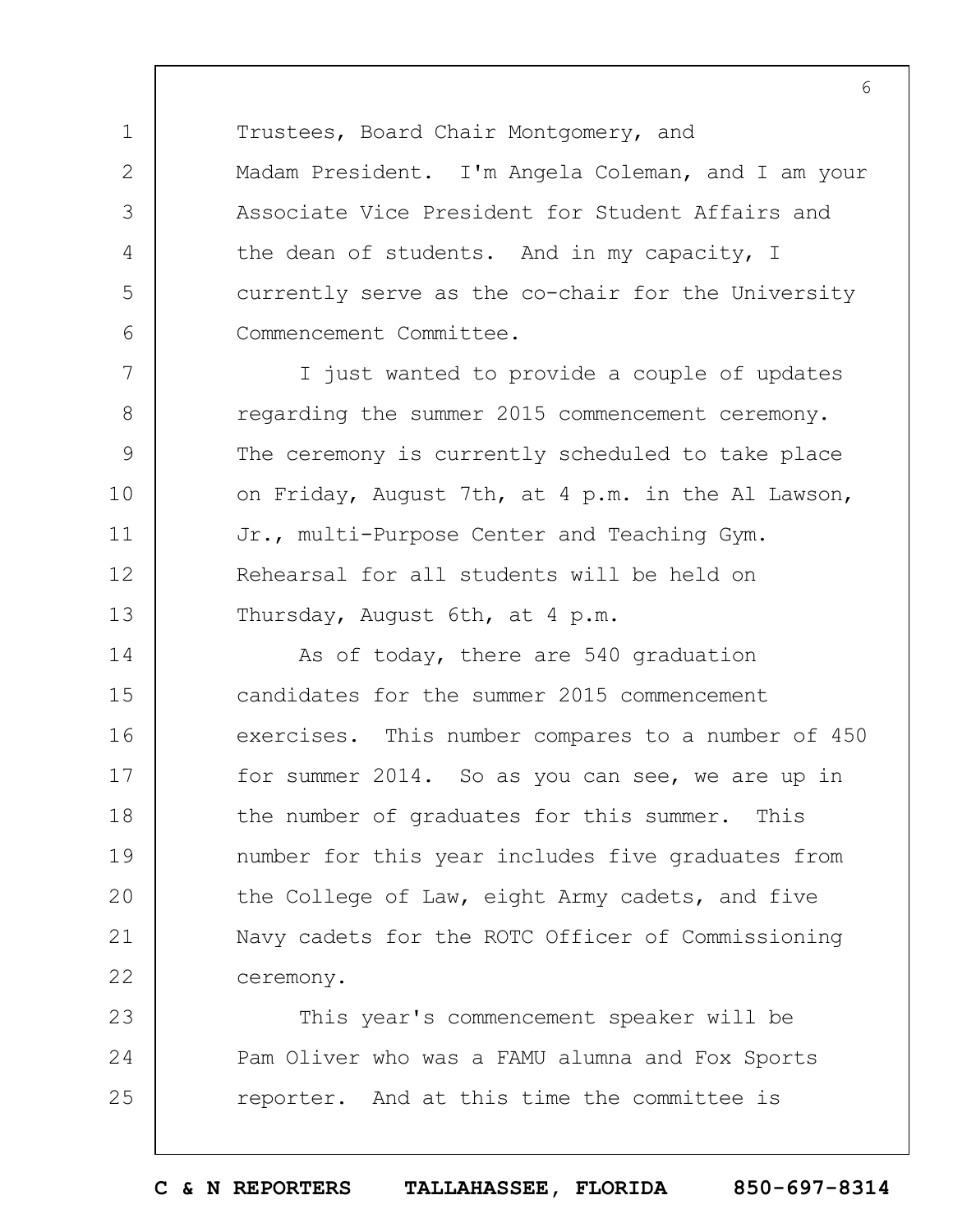currently examining the possibility of issuing tickets for graduation due to limited space and risk management concerns.

A formal report regarding this proposal is currently being drafted and will be submitted to the senior leadership for discussion and consideration in the future.

8

9

10

11

12

13

14

15

25

1

2

3

4

5

6

7

This concludes my report.

TRUSTEE GRABLE: Excuse me, Chair Graham. TRUSTEE GRAHAM: Yes, ma'am.

TRUSTEE GRABLE: I did have a question for Doctor Hudson, and I think I missed what you said regarding were we considering some type of GPA increase. Is that what you indicated? Just to make sure I understood that.

16 17 18 19  $20$ 21 22 23 24 VICE PRESIDENT HUDSON: Yes, and that's part of what we're going to present to the Board. The Board actually approves any changes in profile admits, and so every year -- well, previously we had a two-year cycle where the Board approved for two years the number of access opportunity students, and so we'll come back to that this year. But we're also looking at potentially increasing the minimum GPA.

Right now we admit students at the minimum GPA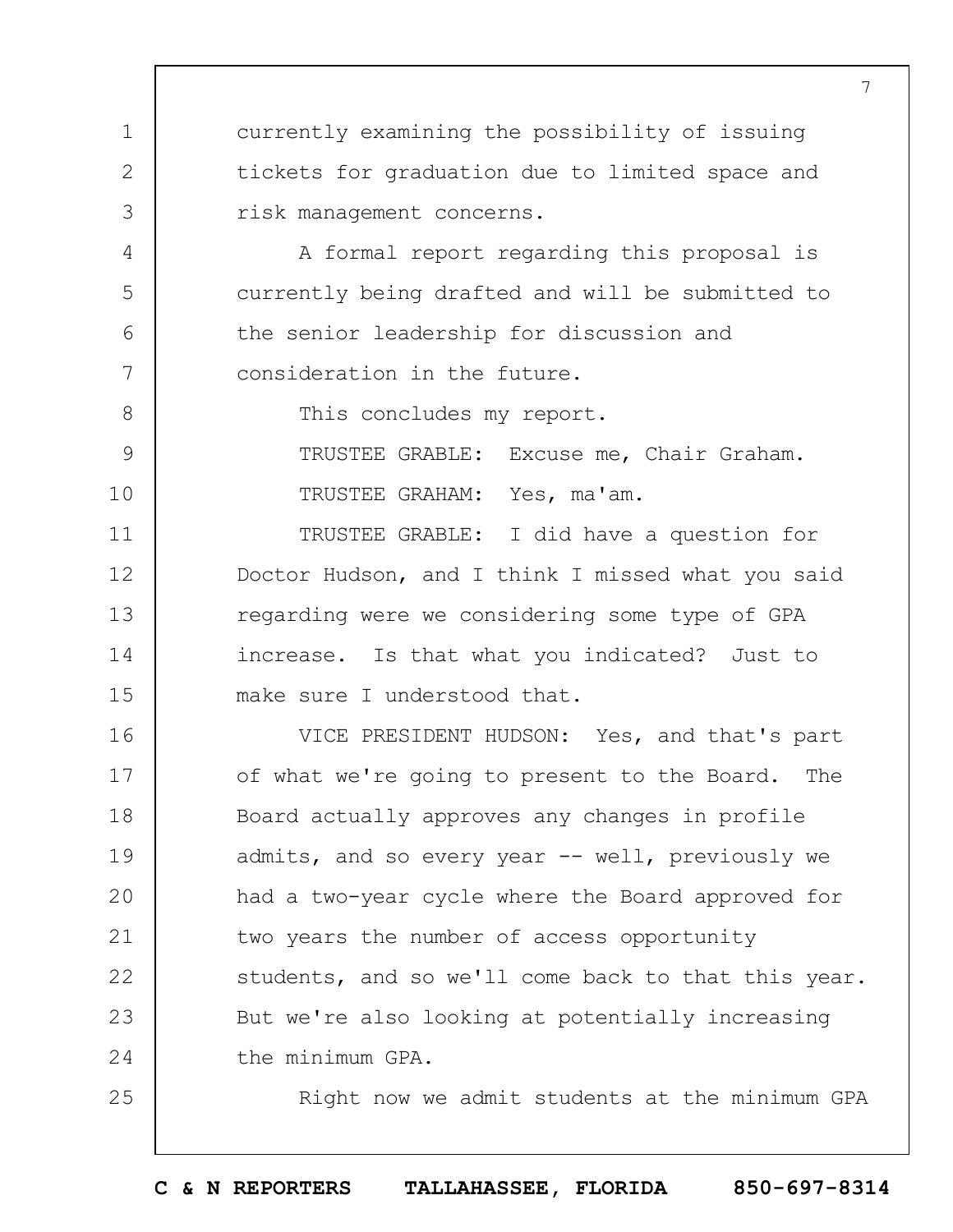1 2 3 4 5 6 7 8 9 10 11 12 13 14 15 16 17 18 19  $20$ 21 22 of a 2.5, and so we're looking at potentially moving it to a 2.75, but we want to look at the data to see longitudinally how many students would have been admitted if we'd had it previously. TRUSTEE GRABLE: Thank you, Doctor Hudson. VICE PRESIDENT HUDSON: You're welcome. Okay. Moving forward, financial aid updates. We have awarded 6,425 students for the fall term, compared to 3,955 from last year. We've taken a concerted effort to award students so that they can see their awards and return to the University. Some of the reasons students are not awarded are non-complete financial aid files, verification, tax documents, or incomplete (unintelligible). And so we're encouraging students via social media and email to complete those processes. Previously Doctor Grable had asked me about awarding students early, and what I did  $-$  I'm still doing some research, but looking at prior -properly awarding students ten days prior to the start of classes, which is what some other institutions do, there are a couple of issues that

we must discuss and a change in the Board policy that would have to take place. Because of previous issues, there was a Board regulation, 3.009, which

23

24

25

**C & N REPORTERS TALLAHASSEE, FLORIDA 850-697-8314**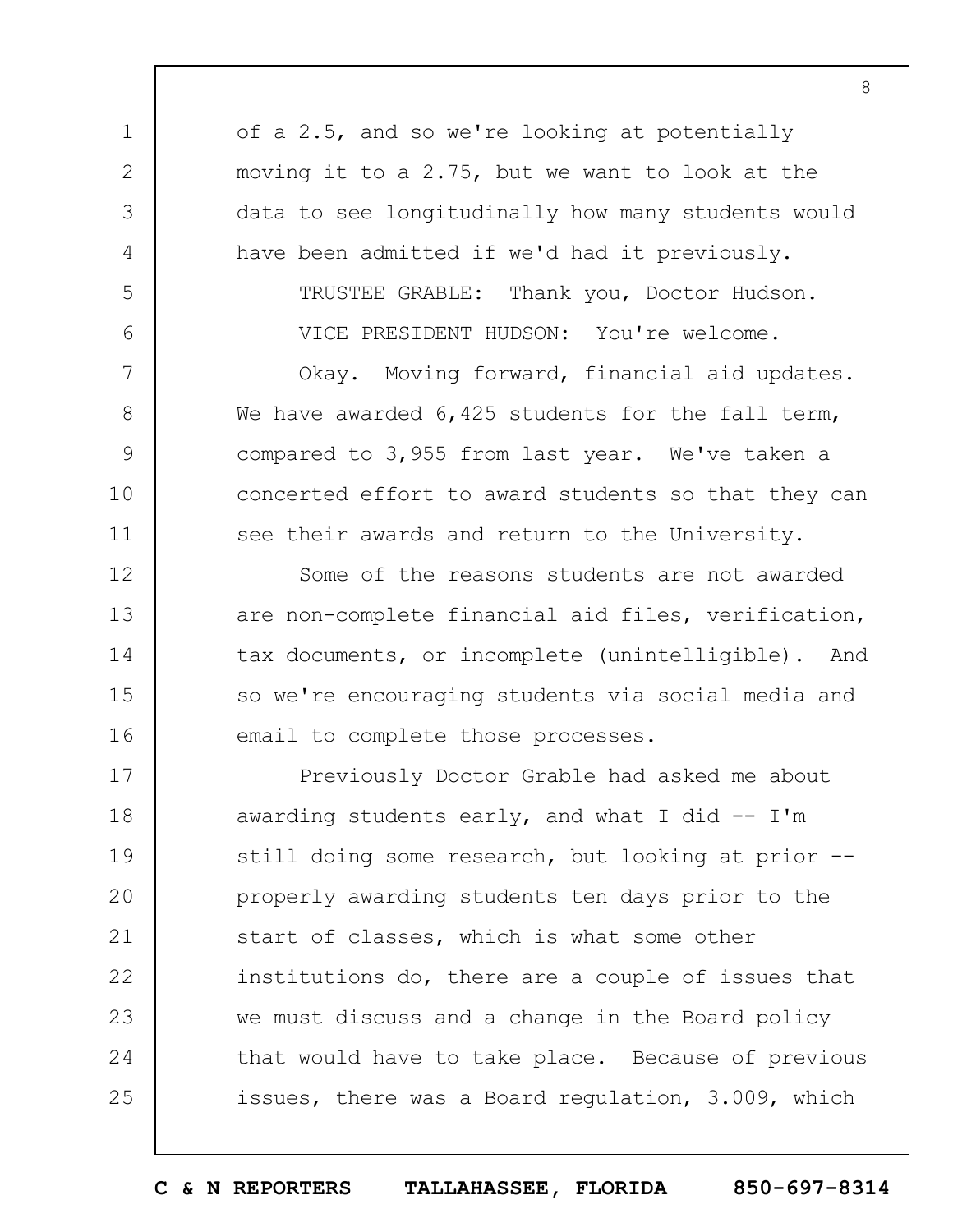states: It is the policy of the University to disperse financial aid after the end of drop/add period.

1

2

3

4

5

6

7

8

So we're reviewing that and we'll bring that back to the Board for a discussion, but there are also some issues with potentially students dropping classes and leaving the University and having those funds.

9 10 11 12 13 14 15 16 For instance, and I'll use the law school for an example, they may get up to \$20,000 in a refund or financial aid. If you have ten students that do not return and does not enroll in classes, that will be an issue for the University of returning those funds within a certain amount of time. So something that we've really got to discuss and talk about are those avenues.

17 18 19  $20$ 21 22 23 24 25 Now in the meantime, one of the concerns was for the law school students, and they will have access to book vouchers beginning August 1st, 2015, for those that have completed financial aid files, Rattler ID card, and have registered for classes. Now this is something that we had started last year and will continue to make sure the law school students have their books in time. And we also have that book voucher program for students on the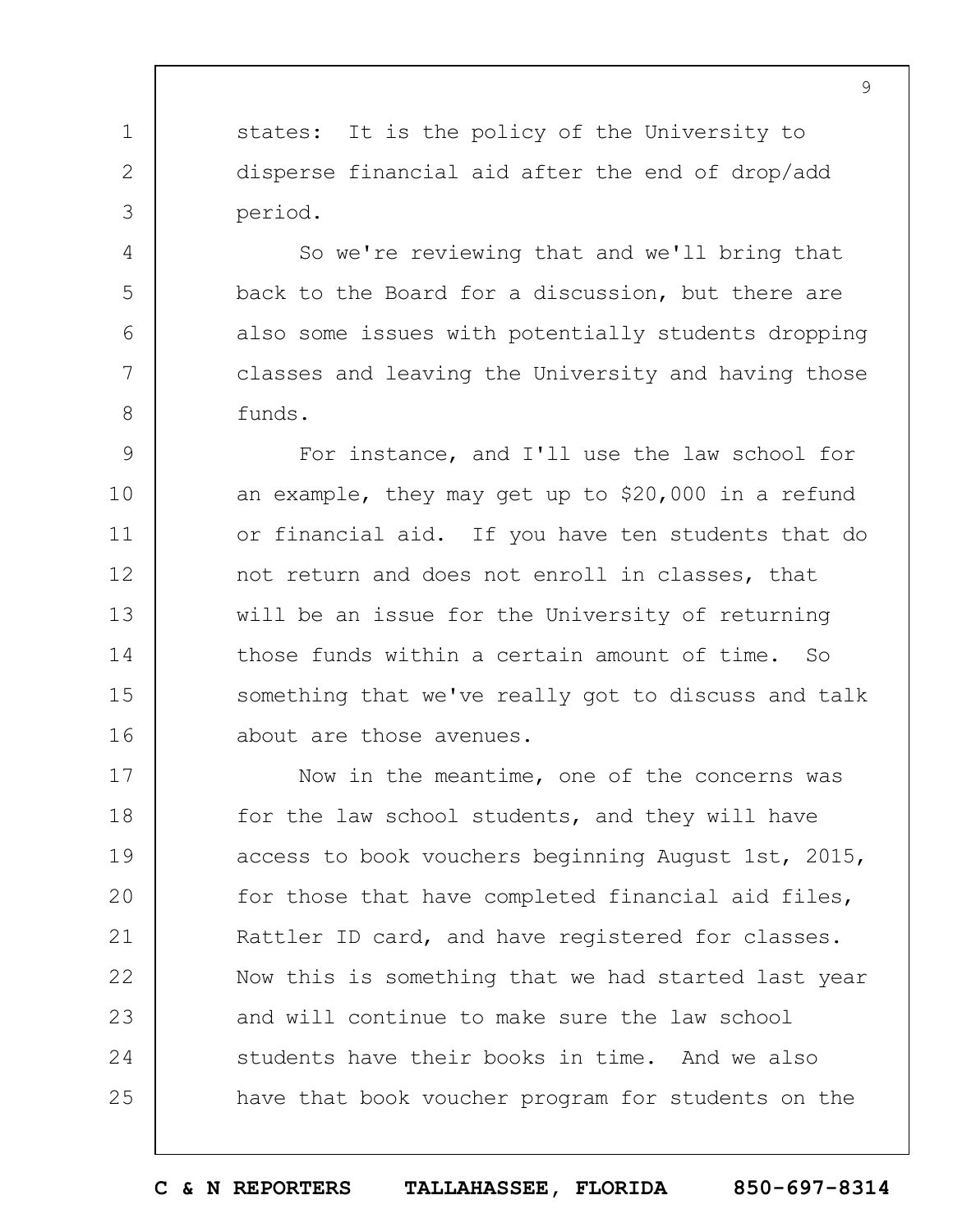1 main campus as well.

2

3

4

5

6

7

8

Continuing on, the LGBTQA, that Committee has not met this summer, the students are away; but we have designated a space for them in the Union, which is being renovated for their purposes for a community gathering and for meetings that they're going to have, and so we're looking forward to completing that.

9 10 11 12 13 14 15 Student activities update, I have attached a draft -- copies of the Welcome Week and Homecoming Week activities in the packet you received. Mr. Marvin Green and Mr. Keenan Williams co-chair the Welcome Week Committee, and Mr. Green and SGA Vice President Justin Bruno (phonetics) co-chair the homecoming activities and committee.

16 17 18 19 These -- the committees will finalize these drafts within the upcoming weeks; but, however, I wanted to make sure that we provided you with a draft so that you could have definitive dates.

 $20$ 21 22 23 24 25 Next we'll have the anti-hazing and ombud's function report. You should have received the report via email from Mr. Bryan Smith to the Committee detailing the activities and an annual report that you'll get every year moving forward on the anti-hazing efforts and what we're doing.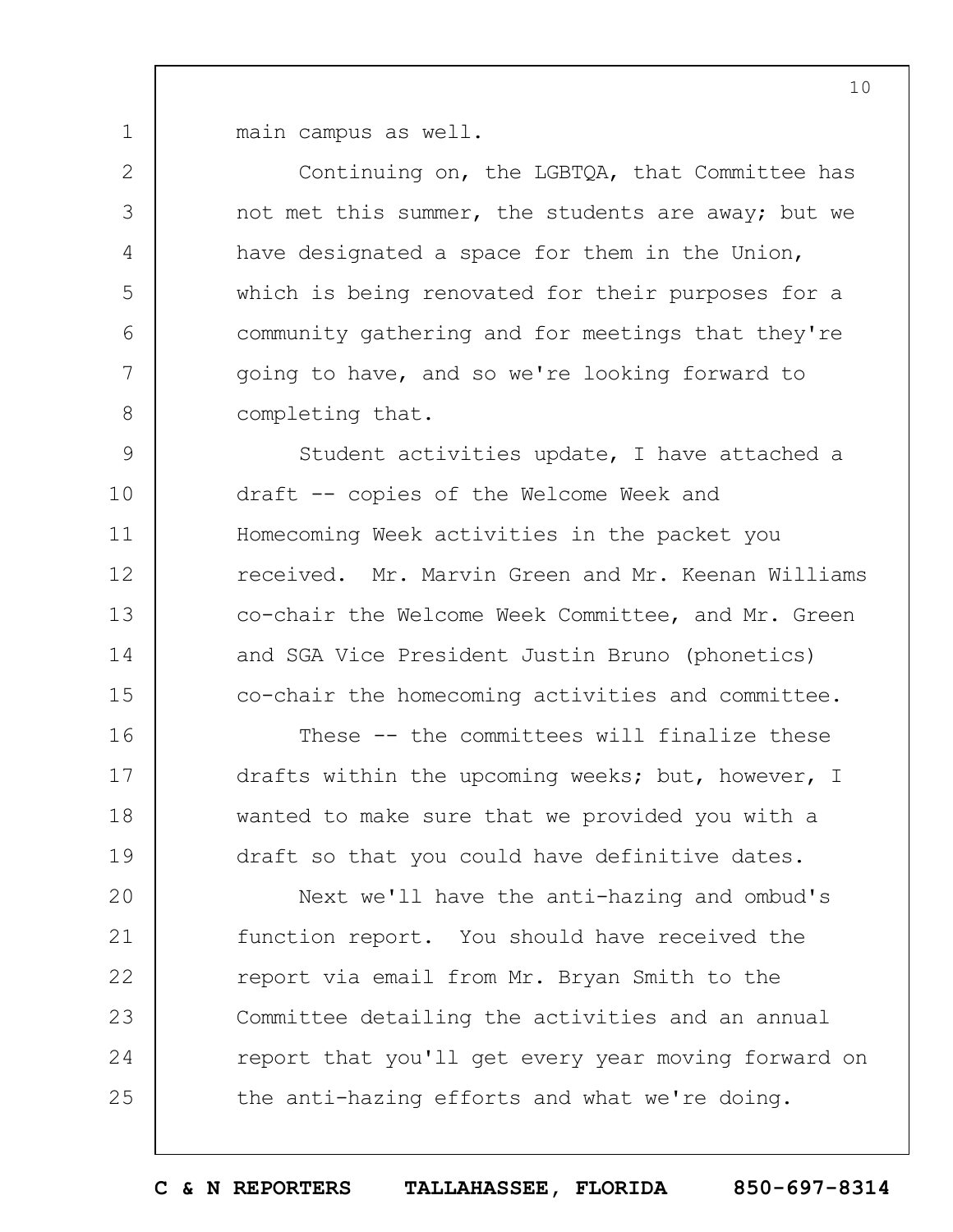We are changing some  $-$  amending some of the guidelines and student activities for clubs and organizations. Every year we'd like to review and make sure that we are doing things that are at the best advantage of the students but also to protect the University. So we are amending some of those policies before the certification process begins this fall.

1

2

3

4

5

6

7

8

9 10 11 12 13 14 15 16 17 18 Athletics report, Interim AD D'Wayne Robinson had a family emergency, and so he left me with some things to touch on for the athletics report. Currently we have over 70 new incoming prospective student athletes across seven men and women's sports. Recently our men's tennis team was recognized as Academic All Americans. This honor is bestowed upon individuals and teams that have an average 3.5 GPA. We were one of only two HBCUs represented.

19  $20$ 21 22 23 24 25 This year we also have three student athletes to be accepted to the FAMU School of Law. And at our last meeting, Athletics stated that they had applied for the NCAA grant to assist with academic support; and Madam President already mentioned that earlier, that they received \$675,000 in that grant to move forward and assist with APR.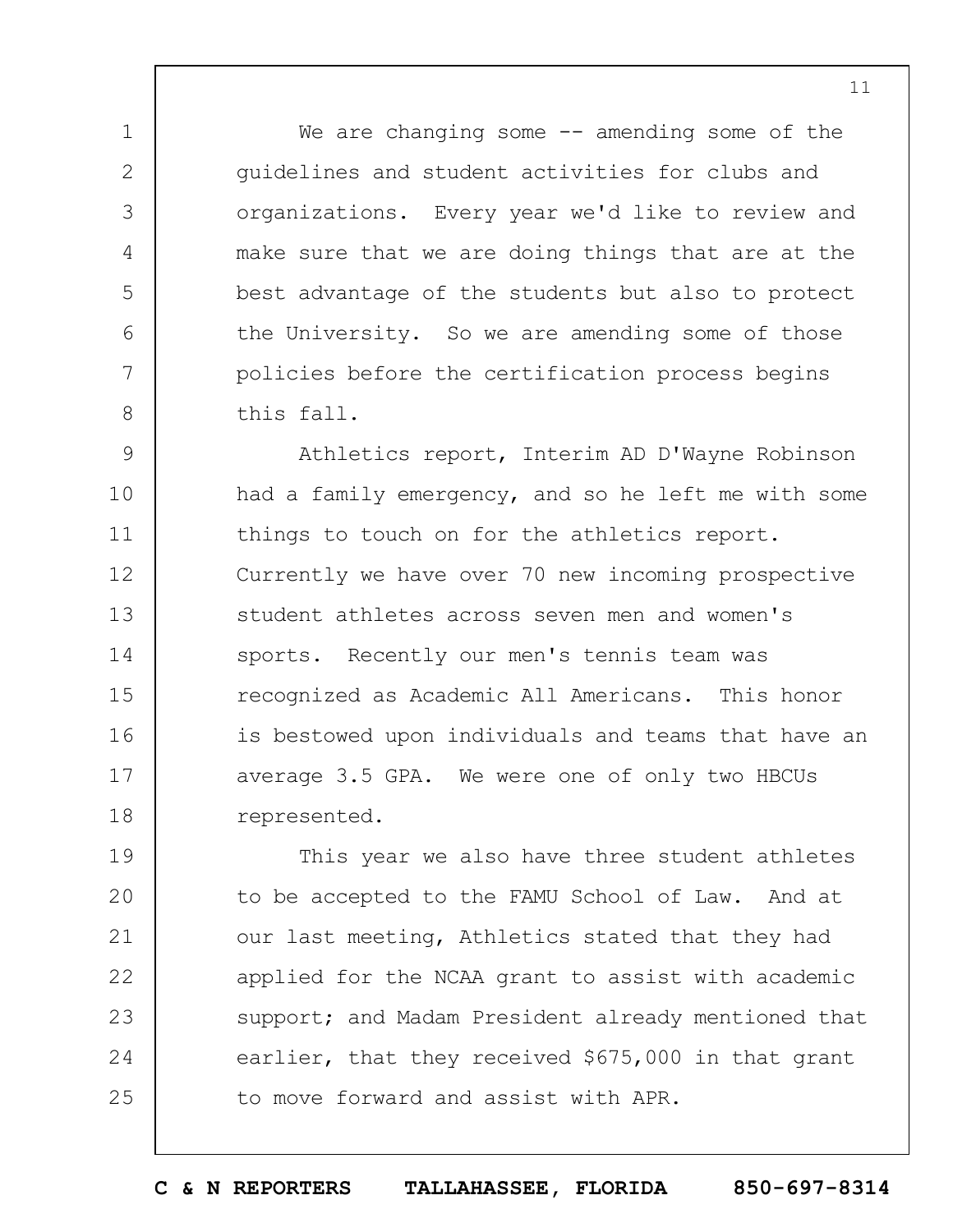Lastly, I would like to introduce two new additions to the Division of Student Affairs: Ms. Karen Campbell Miller, Executive Assistant to the Vice President. Ms. Miller currently serves as the Executive Vice President of Student Affairs - as Executive Assistant to the Vice President of Student Affairs at Florida A & M. She served as Assistant Director for the Office of Diversity and Multicultural Affairs and Case Manager in the Division of Student Affairs at Florida Atlantic University.

1

2

3

4

5

6

7

8

9

10

11

21

22

23

24

25

12 13 14 15 16 17 18 19  $20$ A native south Floridian, she earned her bachelor in science in public management from Florida Atlantic and is now working on her Master's degree in higher education leadership. Karen has over 12 years of experience in higher education. Her previous roles include Coordinator for Board Operations at Florida Atlantic, and Administrative Assistant Scholarship Coordinator at Palm Beach College.

The second addition is Major Ray Spalding. Mr. Spalding will be the Director of Veterans Affairs. Major Spalding returned to Florida A & M University to serve as Director of Military and Veterans Affairs. Prior to this, he served in a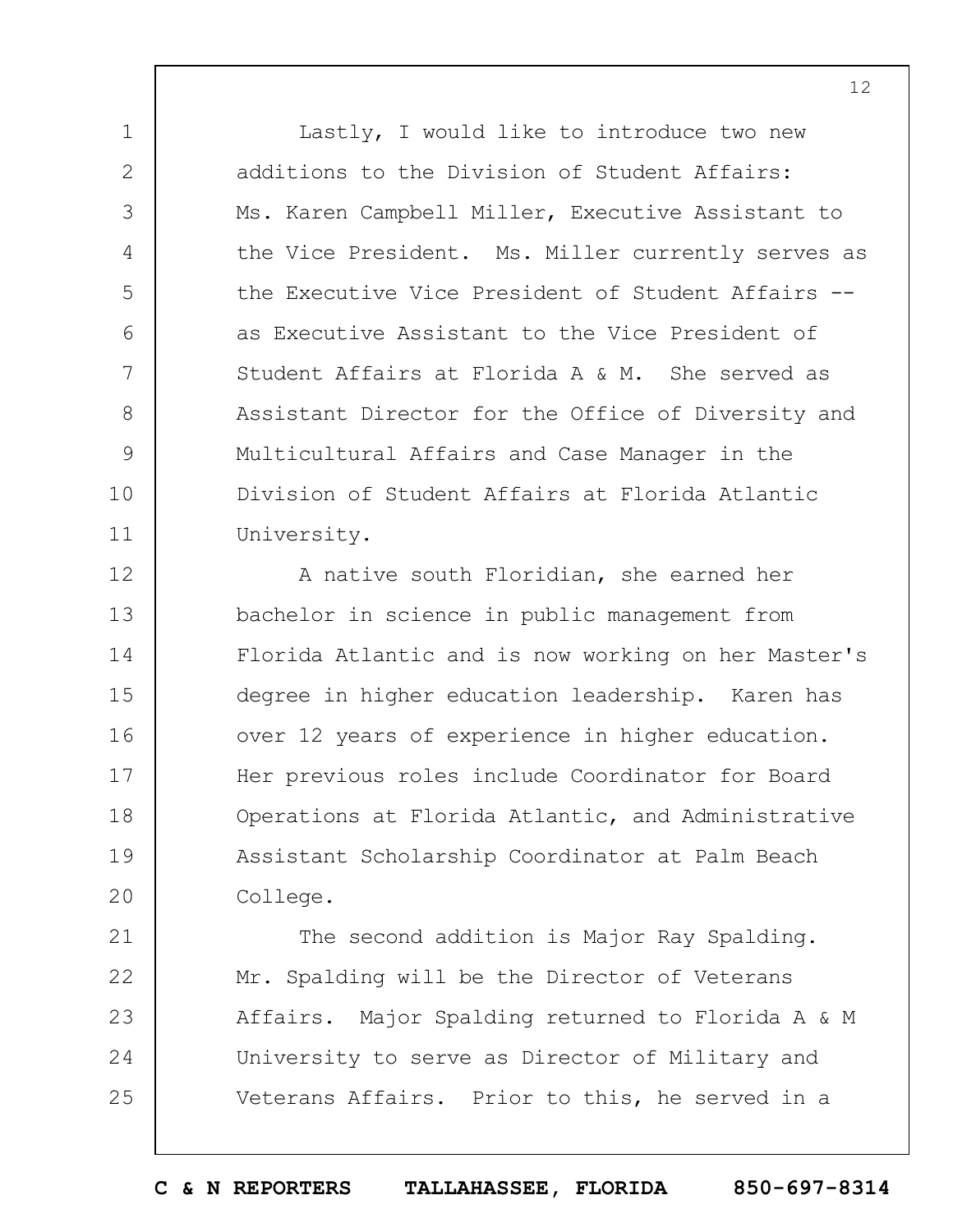variety of civilian and active duty armed forces, the Florida Senate, and the Florida Department of Management Services.

1

2

3

4

5

6

7

8

9

10

11

Major Spalding's military career began in 1988 when he enlisted in the U.S. Navy. He made four deployments on the submarine USS Ohio from 1990 to 1992. He was selected to earn his college degree in his commission as a Naval officer via the Naval Reserve Officer's Training Program. He attended Florida A & M University and graduated with honors.

12 13 14 15 16 17 18 19 Upon graduation, he was commissioned a Second Lieutenant in the U.S. Marine Corps. The highlight of his military career was serving as the Commanding Officer of a weapons company, First Battalion Second Marine Regiment. In this capacity, Major Spalding commanded 250 Marines and sailors through two combat tours in Iraq from 2004 to 2006.

 $20$ 21 22 23 24 25 Upon retirement from the Marine Corps in 2012, Major Spalding became a senior legislative analyst with the Florida Senate's Committee on Military and Veterans Affairs, Space, and Domestic Security through two complete legislative sessions from 2012 to 2014.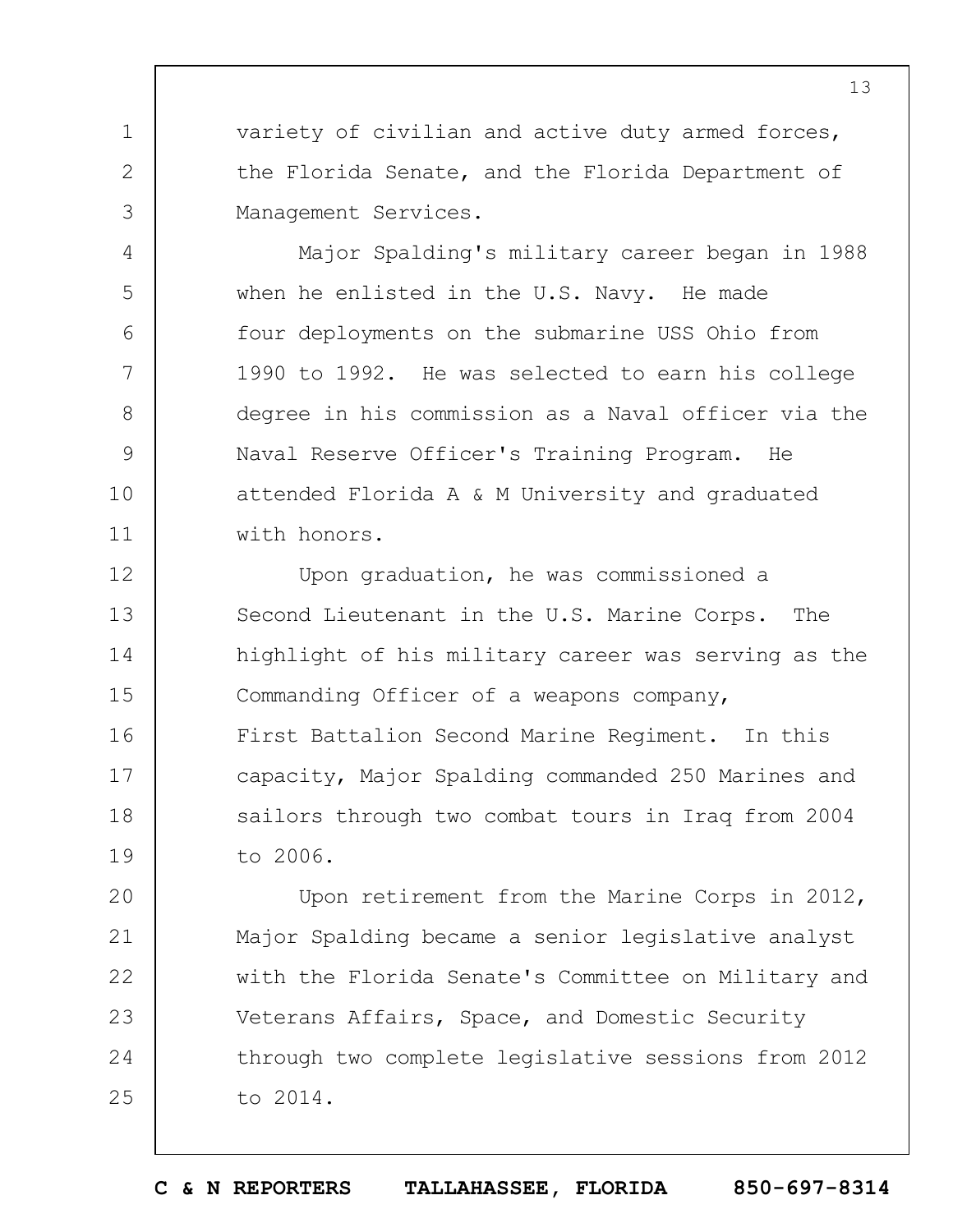1 2 3 4 5 6 7 8 9 10 11 12 13 14 15 16 17 18 19  $20$ 21 22 23 24 25 Major Spalding is a graduate of Florida A & M University and earned various military awards, including the Meritorious Service Medal and Combat Action Ribbon. He and his wife Vanessa reside in Tallahassee and have three children: Ray the second, Will, and Scarlet. Will those two individuals please stand? (APPLAUSE). VICE PRESIDENT HUDSON: And we welcome them to the FAMU family. Madam Chair, that concludes my report. TRUSTEE GRAHAM: Thank you, Vice President Hudson. Are there any questions from Committee members or other Trustees at this time for the Division of Student Affairs? (NO RESPONSE). TRUSTEE GRAHAM: If not, before we close, members, there are several important items that are on the horizon and students need to be aware of. They include four of the following: Number 1, the enhancement and expansion of the Club and Organizations Review Board. This Board is tasked with reviewing cases and hearing cases relating to allegations concerning members of clubs and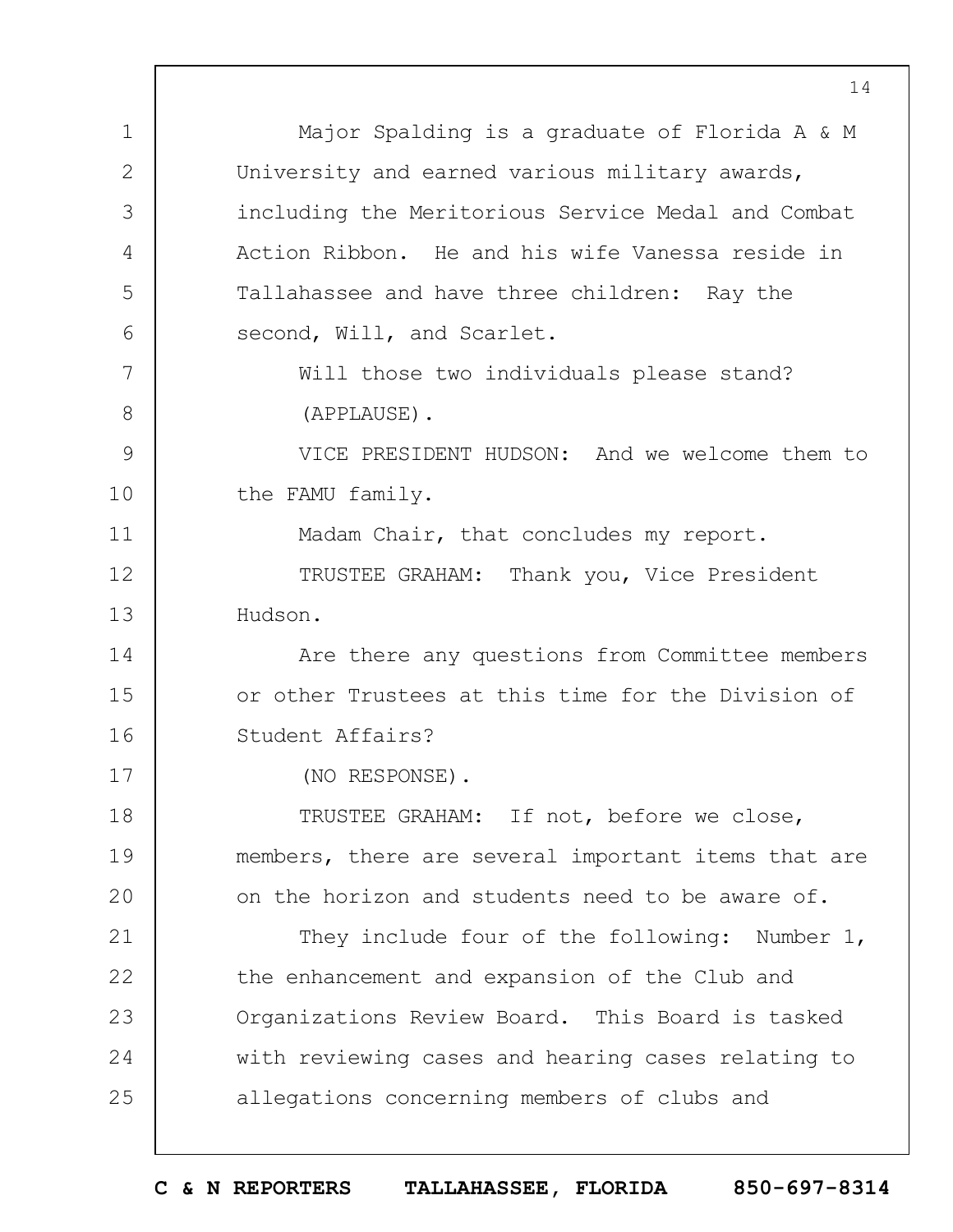organizations and their actions that are not consistent with the Student Code of Conduct and other University's policies and rules.

1

2

3

4 5 6 7 8 9 10 11 12 13 14 15 Number 2, the implementation of Orgsy (phonetics). Orgsy (phonetics) creates an online community for campus that helps departments, programs, and all member-based clubs and organizations streamline processes and drive engagements. The platform reflects the institution's unique structure and helps you connect and engage with the populations we serve, improves information sharing, minimizes paper usage, tracks co-curricular involvement, and allows us to generate reports on all data collected for annual reports and accreditation.

16 17 18 19 Three, the intake rules have been modified and freshmen will be allowed to join clubs and organizations beginning their first semester on campus.

 $20$ 21 And, four, the ratification of the student body documents.

22 23 24 25 In light of these important items that will be rolled for the coming semester, I would at this time entertain a motion that directs staff to provide correspondence of these and other items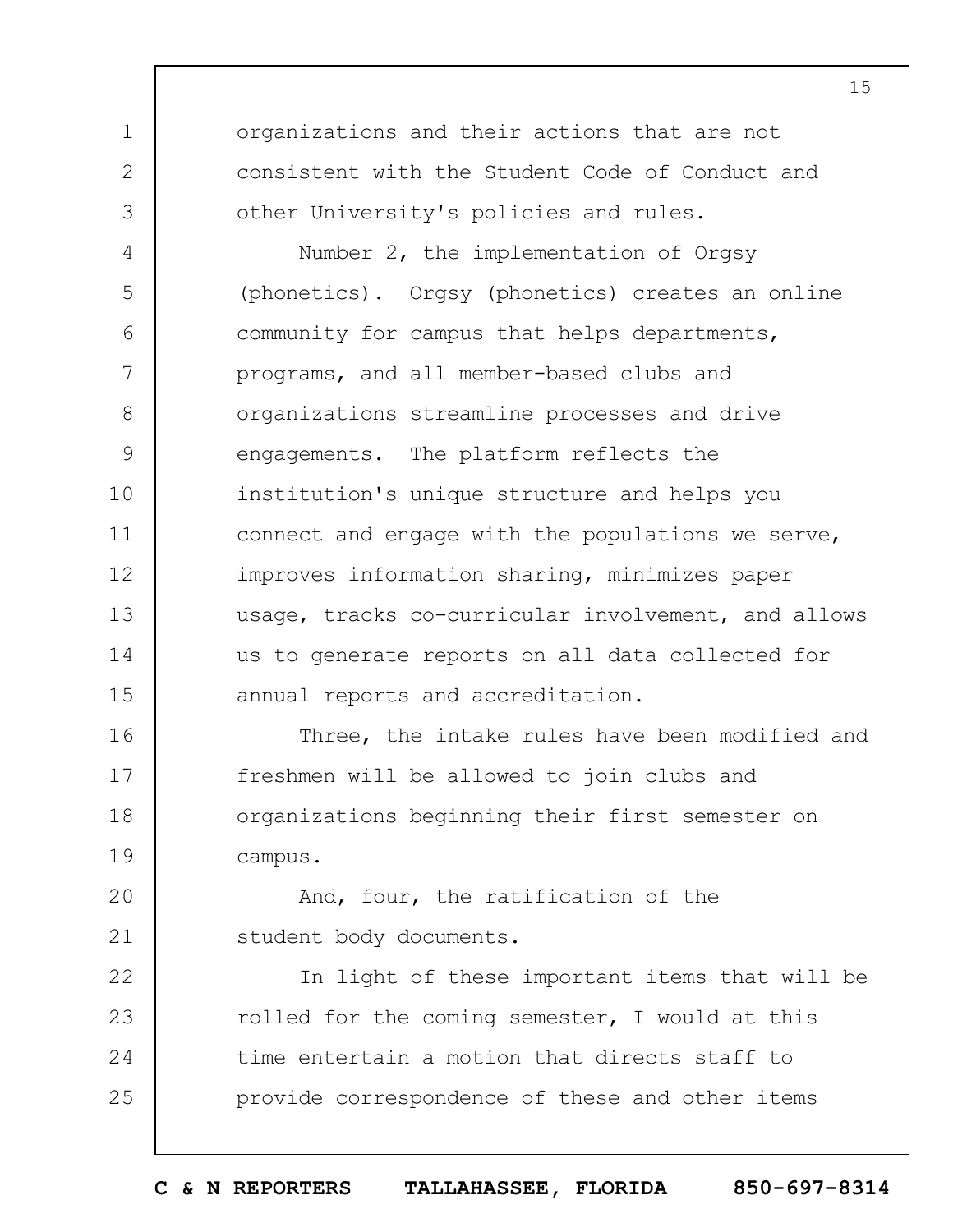1 2 3 4 5 6 7 8 9 10 11 12 13 14 15 16 17 18 19  $20$ 21 22 23 24 25 that they deem appropriate through our famu.edu email notification, and direct correspondence with clubs and organizations' presidents and their advisors before the start of this new academic year. TRUSTEE SHANNON: So moved. TRUSTEE GRABLE: Second. TRUSTEE GRAHAM: Thank you. It's been properly moved and seconded that we accept these items and the Division of Student Affairs staff move forward as suggested. Is there any unreadiness? (NO RESPONSE). TRUSTEE GRAHAM: Seeing none, barring any, all in favor, say aye. (AFFIRMATIVE INDICATIONS). TRUSTEE GRAHAM: All opposed say nay. (NO RESPONSE). TRUSTEE GRAHAM: The ayes have it. Motion passes. Is there any other business to come before this committee at this time? (NO RESPONSE). TRUSTEE GRAHAM: If not, this Committee meeting is adjourned.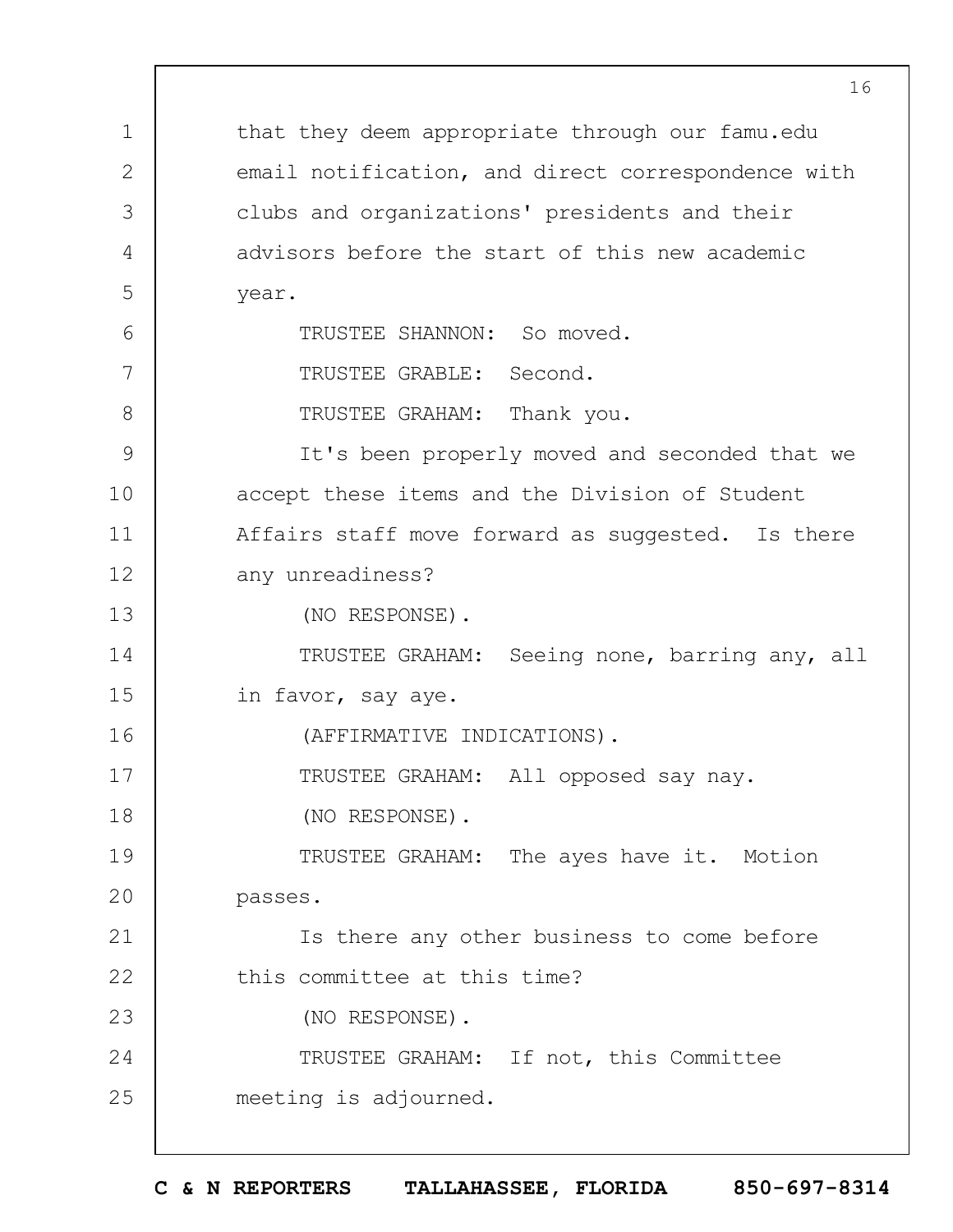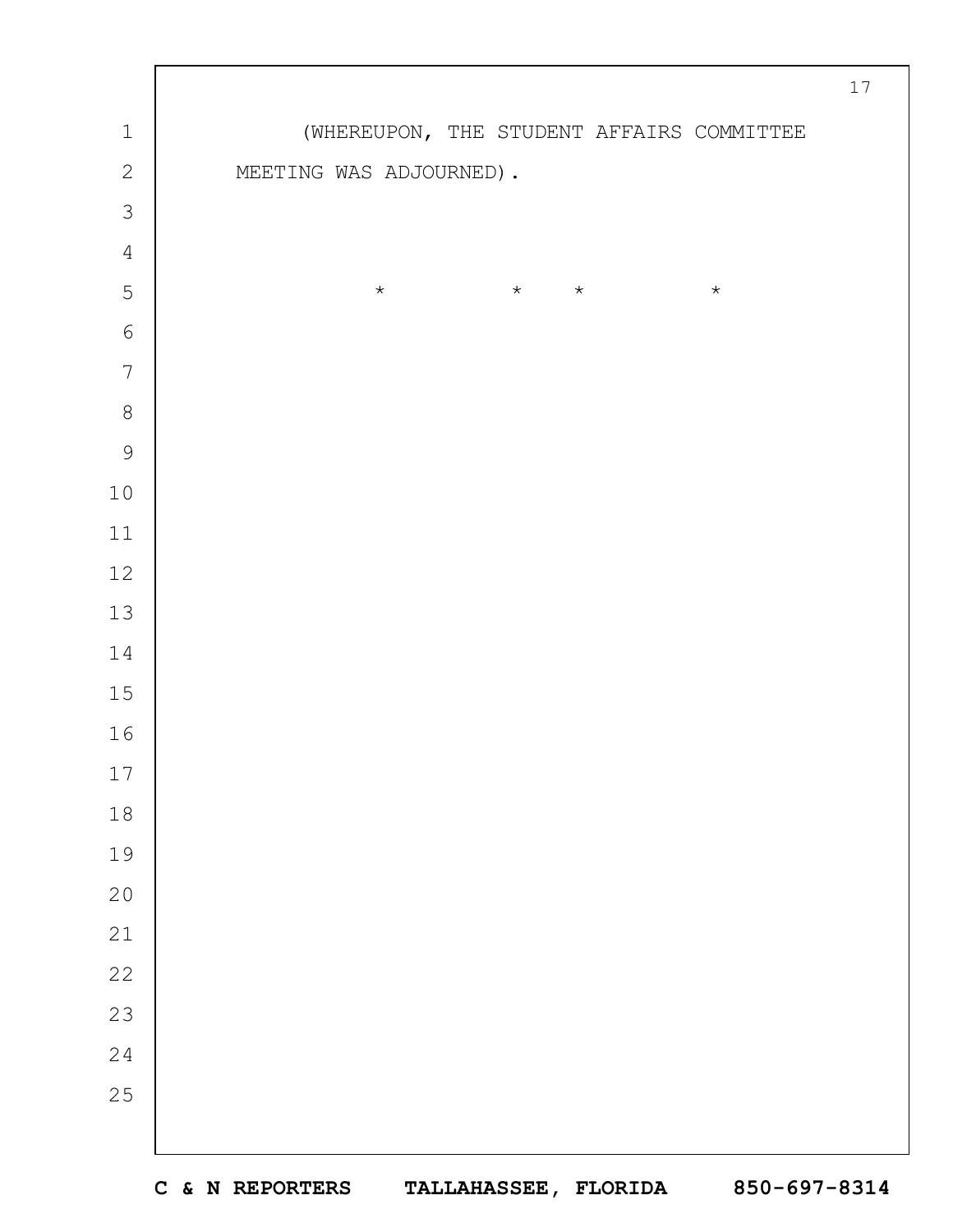|               | 18                                                                                                       |
|---------------|----------------------------------------------------------------------------------------------------------|
| 1             | CERTIFICATE                                                                                              |
| $\mathbf{2}$  |                                                                                                          |
| 3             | STATE OF FLORIDA<br>COUNTY OF LEON                                                                       |
| 4             |                                                                                                          |
| 5             | I, NANCY S. METZKE, RPR, FPR, certify that I<br>was authorized to and did stenographically report the    |
| 6             | foregoing proceedings and that the transcript is a true<br>and complete record of my stenographic notes. |
| 7             | DATED this 25th day of July, 2015.                                                                       |
| $8\,$         |                                                                                                          |
| $\mathcal{G}$ |                                                                                                          |
| 10            |                                                                                                          |
| 11            | NANCY S. METZKE, RPR, FPR<br>Court Reporter                                                              |
| 12            |                                                                                                          |
| 13            |                                                                                                          |
| 14            |                                                                                                          |
| 15            |                                                                                                          |
| 16            |                                                                                                          |
| 17            |                                                                                                          |
| 18            |                                                                                                          |
| 19            |                                                                                                          |
| 20            |                                                                                                          |
| 21            |                                                                                                          |
| 22            |                                                                                                          |
| 23            |                                                                                                          |
| 24            |                                                                                                          |
| 25            |                                                                                                          |
|               |                                                                                                          |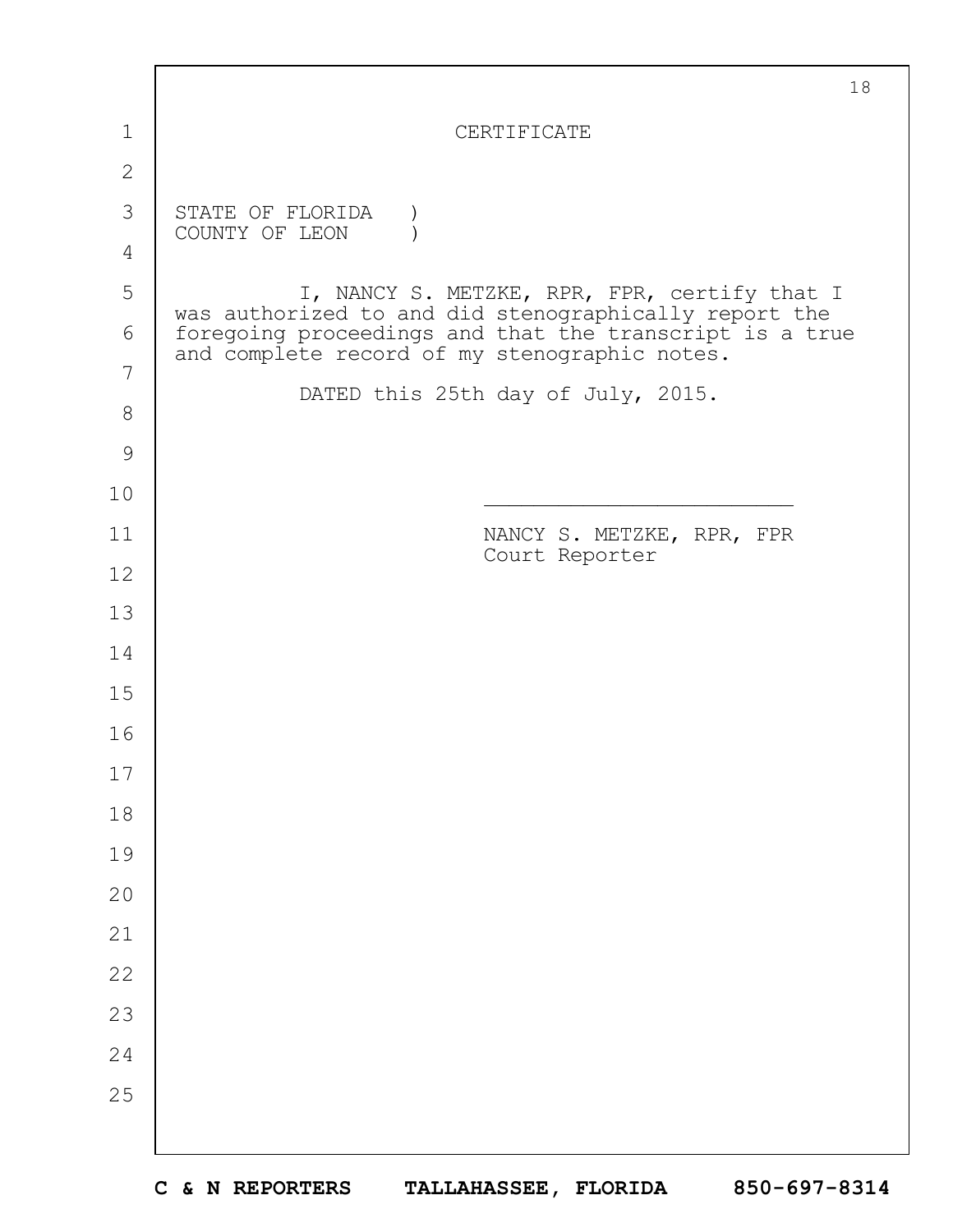|                          |                                              | 12:23, 12:25, 13:23,                          | 11:11                                              | <b>business</b> [2] - 3:17,                     |
|--------------------------|----------------------------------------------|-----------------------------------------------|----------------------------------------------------|-------------------------------------------------|
| \$                       | 5                                            | 14:16, 16:11                                  | Atlantic [3] - 12:10,                              | 16:21                                           |
| \$20,000 [1] - 9:10      | 540 $[1] - 6:14$                             | <b>AFFAIRS</b> [3] - 1:3,                     | 12:14, 12:18                                       | $BY$ [1] - 1:16                                 |
| \$675,000 $[1] - 11:24$  |                                              | 3:1, 17:1                                     | attached [1] - 10:9                                |                                                 |
|                          | 6                                            | <b>AFFIRMATIVE [2] -</b>                      | attended [1] - 13:10                               | $\mathbf C$                                     |
| 1                        |                                              | 4:3, 16:16                                    | <b>ATTORNEY</b> [1] - 3:3                          |                                                 |
|                          | 6,425 $[1] - 8:8$                            | <b>afternoon</b> $[2] - 4:13$ ,               | <b>August</b> [4] - 5:12,                          | cadets [2] - 6:20,                              |
| 1 $[1] - 14:21$          | 697-8314 $[1]$ - 1:23                        | 5:25                                          | 6:10, 6:13, 9:19                                   | 6:21                                            |
| $1,056$ [1] - 5:4        | 697-8715 $[1] - 1:23$                        | aid $[5] - 8:7, 8:13$                         | authorized [1] - 18:5                              | Campbell [1] - 12:3                             |
| $1,218$ [1] - 5:4        | 6th $[1] - 6:13$                             | 9:2, 9:11, 9:20                               | avenues [1] - 9:16                                 | campus [3] - 10:1,                              |
| 108 $[1] - 5:2$          |                                              | Al $[1] - 6:10$                               | average [2] - 4:24,                                | 15:6, 15:19                                     |
| $12$ [1] - 12:16         | $\overline{7}$                               | allegations [1] -                             | 11:17                                              | <b>CAMPUS</b> [1] - 1:14                        |
| 1440 $[1] - 4:25$        |                                              | 14:25                                         | award $[1] - 8:10$                                 | candidates $[1] - 6:15$                         |
| 15th $[1] - 4:22$        | $70$ [1] - 11:12                             | allowed [1] - 15:17                           | <b>awarded</b> $[2] - 8:8$ ,                       | candnreporters.                                 |
| 17th $[1] - 4:15$        | <b>7th</b> $[1] - 6:10$                      | allows [1] - 15:13                            | 8:12                                               | com $[1] - 1:24$                                |
| $1988$ [1] - 13:4        |                                              | ALSO $[1] - 2:1$                              | awarding [2] - 8:18,                               | capacity $[2] - 6:4$ ,                          |
| 1990 $[1]$ - 13:7        | 8                                            | <b>Alston</b> $[1] - 3:13$                    | 8:20                                               | 13:17                                           |
| 1992 [1] - 13:7          |                                              | <b>ALSTON</b> [2] - 1:8,                      | <b>awards</b> [2] - 8:11,                          | card $[1] - 9:21$                               |
| 1st $[1] - 9:19$         | $850$ [2] - 1:23                             | 3:14                                          | 14:2                                               | career [2] - 13:4,                              |
|                          |                                              | alumna [1] - 6:24                             | aware [1] - 14:20                                  | 13:14                                           |
| $\mathbf 2$              | A                                            | amending [2] - 11:1,                          | aye [2] - 4:2, 16:15                               | Case [1] - 12:9                                 |
|                          |                                              | 11:6                                          | ayes [1] - 16:19                                   | cases [2] - 14:24                               |
| $2$ [1] - 15:4           | Academic [1] - 11:15                         | Americans [1] -                               |                                                    | <b>Center</b> [1] - $6:11$                      |
| $2,088$ [1] - 4:18       | academic [2] -                               | 11:15                                         | В                                                  | ceremony [3] - 6:8,                             |
| $2,645$ [1] - 4:17       | 11:22, 16:4                                  | amount [1] - 9:14                             |                                                    | 6:9, 6:22                                       |
| $2.5$ [1] - 8:1          | $accept [2] - 4:22,$<br>16:10                | analyst <sub>[1]</sub> - 13:21                | bachelor [1] - 12:13                               | certain [1] - 9:14                              |
| $2.75$ [2] - 5:7, 8:2    | accepted [1] - 11:20                         | Angela [1] - 6:2                              | <b>BAND</b> [1] - 1:14                             | <b>CERTIFICATE [1] -</b>                        |
| $2004$ [1] - 13:18       |                                              | annual [2] - 10:23,                           | <b>BARGE</b> $[1] - 3:3$                           | 18:1                                            |
| $2006$ [1] - 13:19       | Access $[1] - 5:1$<br>$access_{[2]} - 7:21,$ | 15:15                                         | <b>BARGE-MILES [1] -</b>                           | certification [1] -                             |
| $2012$ [2] - 13:20,      | 9:19                                         | anti [2] - 10:20,                             | 3:3                                                | 11:7                                            |
| 13:24                    | accreditation [1] -                          | 10:25                                         | <b>barring</b> $[2] - 4:1$ ,                       | certify $[1] - 18.5$                            |
| $2014$ [3] - 5:4, 6:17,  | 15:15                                        | anti-hazing [2] -                             | 16:14                                              | chair [4] - 3:7, 6:5,                           |
| 13:25                    | accumulating [1] -                           | 10:20, 10:25                                  | <b>based</b> [1] - 15:7                            | 10:13, 10:15                                    |
| $2015$ [8] - 1:10, 3:20, | 5:6                                          | APPLAUSE) [1] -                               | <b>Battalion</b> [1] - 13:16                       | <b>CHAIR</b> $[1] - 1:7$                        |
| 4:15, 4:21, 6:8, 6:15,   | ACT $[1] - 4:25$                             | 14:8                                          | <b>Beach</b> $[1] - 12:19$                         | <b>Chair</b> [5] - $3:15$ , $4:13$ ,            |
| 9:19, 18:7               | <b>Action [1] - 14:4</b>                     | application [1] - 4:21                        | became [1] - 13:21                                 | 6:1, 7:9, 14:11                                 |
| <b>20th</b> $[1]$ - 3:19 | actions [1] - 15:1                           | applications [2] -                            | began [1] - 13:4                                   | change [1] - 8:23                               |
| $21$ [1] - 1:10          | active [2] - 5:20, 13:1                      | 4:17, 4:22                                    | begin [1] - 4:14                                   | changes [1] - 7:18                              |
| $21.16$ [1] - 4:25       | $activities [5] - 10:9,$                     | applied [1] - 11:22                           | <b>beginning</b> [2] - 9:19,                       | changing [1] - 11:1                             |
| $250$ [1] - 13:17        | 10:11, 10:15, 10:23,                         | appropriate [1] -                             | 15:18                                              | chart $[1] - 5:5$                               |
| 25th [1] - 18:7          | 11:2                                         | 16:1                                          | <b>begins</b> $[1] - 11:7$                         | children [1] - 14:5                             |
|                          | AD [1] - 11:9                                | approval [1] - 3:19                           | <b>BELINDA</b> $[1] - 1:8$                         | circumstances [1] -                             |
| 3                        | addition [1] - 12:21                         | approve [1] - 3:18                            | <b>best</b> [1] - 11:5                             | 4:24                                            |
| $3,674$ [1] - 4:17       | additions $[1]$ - 12:2                       | approved [1] - 7:20                           | <b>bestowed</b> $[1] - 11:16$                      | civilian $[1] - 13:1$<br>classes $[4] - 8:21$ , |
| 3,955 [1] - $8:9$        | adjourned [1] -                              | approves [1] - 7:18<br><b>APR</b> [1] - 11:25 | <b>BETTYE</b> [1] - 1:7<br><b>big</b> $[1] - 5:19$ | 9:7, 9:12, 9:21                                 |
| 3.009 [1] - 8:25         | 16:25                                        | <b>armed</b> $[1] - 13:1$                     | <b>BOARD</b> $[1] - 1:1$                           | <b>Cleve</b> [1] - $2:4$                        |
| $3.44$ [1] - 4:24        | ADJOURNED) [1] -                             | <b>Army</b> $[1] - 6:20$                      | <b>Board</b> [16] - 4:9,                           | close [1] - 14:18                               |
| $3.5$ [1] - 11:17        | 17:2                                         | assist [2] - 11:22,                           | 4:13, 5:11, 5:12, 5:15,                            | Club $[1] - 14:22$                              |
| $3093$ [1] - 1:22        | Administrative [1] -                         | 11:25                                         | 5:16, 6:1, 7:17, 7:18,                             | clubs $[5] - 11:2$ ,                            |
| 32315-3093 [1] - 1:22    | 12:18                                        | <b>Assistant</b> $[4] - 12:3$ ,               | 7:20, 8:23, 8:25, 9:5,                             | 14:25, 15:7, 15:17,                             |
|                          | <b>admit</b> [1] - $7:25$                    | 12:6, 12:8, 12:19                             | 12:17, 14:23                                       | 16:3                                            |
| 4                        | <b>admits</b> $[1] - 7:19$                   | Associate $[1] - 6:3$                         | <b>body</b> [1] - 15:21                            | $co$ [4] - 6:5, 10:13,                          |
|                          | <b>admitted</b> $[3] - 4:17$ ,               | Association [2] -                             | <b>book</b> $[2] - 9:19, 9:25$                     | 10:15, 15:13                                    |
| $4$ [2] - 6:10, 6:13     | 5:1, 8:4                                     | 4:8, 4:9                                      | <b>books</b> $[1]$ - $9:24$                        | <b>co-chair</b> $[3] - 6:5$ ,                   |
| 4,590 $[1] - 4:16$       | advantage [1] - 11:5                         | AT $[2] - 1:12, 1:12$                         | <b>BOX</b> [1] - 1:22                              | 10:13, 10:15                                    |
| 450 $[1] - 6:16$         | <b>advisors</b> [1] - 16:4                   | <b>athletes</b> $[2] - 11:13$ ,               | <b>Boyce</b> $[1] - 2:3$                           | co-curricular [1] -                             |
| $4:25$ [1] - 1:12        | <b>Affairs</b> $[14] - 3:3, 3:5,$            | 11:19                                         | <b>bring</b> $[2] - 5:11, 9:4$                     | 15:13                                           |
| 4:40 $[1] - 1:12$        | 4:11, 6:3, 12:2, 12:5,                       | <b>Athletics</b> [1] - 11:21                  | <b>Bruno</b> [1] - 10:14                           | Code [1] - 15:2                                 |
| 4th $[1] - 5:12$         | 12:7, 12:9, 12:10,                           | <b>athletics</b> $[2] - 11:9$ ,               | <b>Bryan</b> [1] - 10:22                           | cohort $[1] - 5:7$                              |
|                          |                                              |                                               |                                                    |                                                 |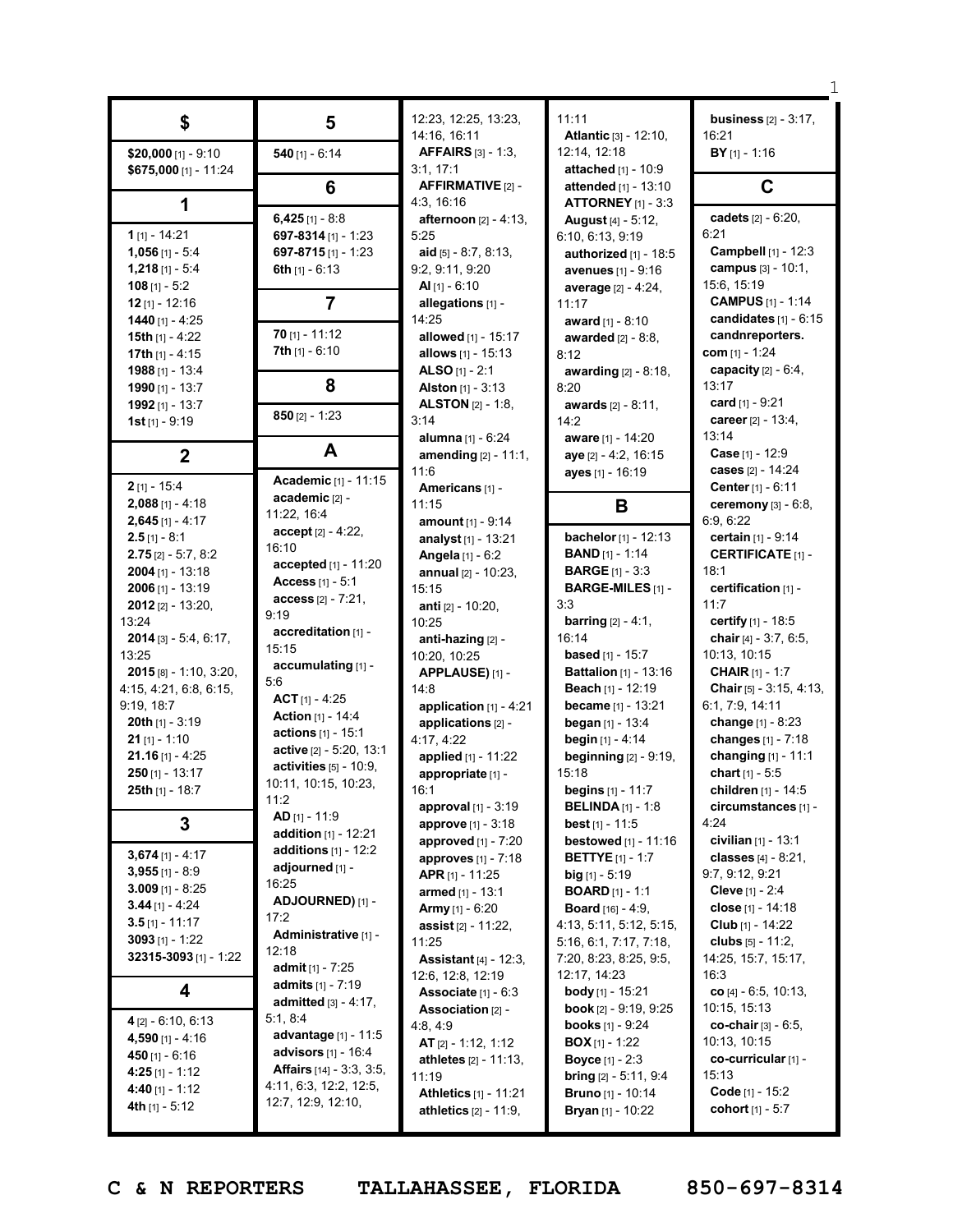|                               |                               |                                 |                                     | 2                            |
|-------------------------------|-------------------------------|---------------------------------|-------------------------------------|------------------------------|
| Coleman [2] - 5:24,           | considering [1] -             | Division [4] - 12:2,            | F                                   | 3:10, 3:21, 7:9, 7:11,       |
| 6:2                           | 7:13                          | 12:10, 14:15, 16:10             |                                     | 8:5, 16:7                    |
| <b>COLEMAN [1] - 5:25</b>     | consistent $[1]$ - 15:2       | Doctor [4] - 5:24,              | fall $[5] - 4:21, 4:23,$            | graduate [1] - 14:1          |
| collected [1] - 15:14         | constraints $[1] - 4:7$       | 7:12, 8:5, 8:17                 | 5:7, 8:8, 11:8                      | graduated [1] -              |
| college [1] - 13:7            | continue [1] - 9:23           | <b>DOCTOR</b> [1] - 5:25        | <b>family</b> $[2] - 11:10$ ,       | 13:10                        |
| College [3] - 4:16,           | continued $[1] - 5:15$        | documents [2] -                 | 14:10                               | graduates $[2] - 6:18$ ,     |
| 6:20, 12:20                   | continuing $[1]$ - 10:2       | 8:14, 15:21                     | <b>FAMU</b> $[4] - 1:14$ ,          | 6:19                         |
| colleges [1] - 5:22           | Coordinator [2] -             | Domestic [1] - 13:23            | 6:24, 11:20, 14:10                  | graduation [3] -             |
| <b>Combat</b> [1] - 14:3      | 12:17, 12:19                  | draft $[2] - 10:10$ ,           | famu.edu [1] - 16:1                 | 6:14, 7:2, 13:12             |
| combat [1] - 13:18            | copies [1] - 10:10            | 10:19                           | far $[1] - 5:10$                    | Graham [2] - 3:7, 7:9        |
| coming [1] - 15:23            | Corps [2] - 13:13,            | drafted $[1] - 7:5$             | favor [2] - 4:2, 16:15              | <b>GRAHAM</b> [16] - 1:7,    |
| commanded [1] -               | 13:20                         | drafts $[1] - 10:17$            | <b>FAX</b> [1] - 1:23               | 3:4, 3:8, 3:16, 3:23,        |
| 13:17                         | correspondence [2]            | drive $[1] - 15:8$              | files $[2] - 8:13, 9:20$            | 4:1, 4:4, 4:6, 7:10,         |
|                               | $-15:25, 16:2$                | $drop/add [1] - 9:2$            | finalize $[1] - 10:16$              | 14:12, 14:18, 16:8,          |
| Commanding [1] -<br>13:15     | <b>COUNTY</b> [1] - 18:3      |                                 |                                     | 16:14, 16:17, 16:19,         |
| <b>COMMENCED [1] -</b>        |                               | dropping $[1]$ - $9:6$          | financial $[5] - 8.7$ ,             | 16:24                        |
|                               | couple [2] - 6:7, 8:22        | due [2] - 4:7, 7:2              | 8:13, 9:2, 9:11, 9:20               | grant $[2] - 11:22$ ,        |
| 1:12                          | <b>COURT</b> $[1] - 1:17$     | duty [1] - 13:1                 | <b>First</b> $[2] - 4:16$ , $13:16$ | 11:24                        |
| commencement [4]              | Court $[1] - 18:11$           |                                 | <b>first</b> $[3] - 3:17, 5:13,$    | Green [1] - 10:12            |
| $-5:23, 6:8, 6:15, 6:23$      | creates [1] - 15:5            | Е                               | 15:18                               | green [1] - 10:13            |
| Commencement [1]              | curricular [1] - 15:13        |                                 | First-Time-In [1] -                 | guidelines $[1] - 11:2$      |
| - 6:6                         | cycle [1] - 7:20              | early [1] - 8:18                | 4:16                                |                              |
| commission [1] -              |                               | earn [1] - 13:7                 | five $[2] - 6:19, 6:20$             | Gym [1] - 6:11               |
| 13:8                          | D                             | earned [2] - 12:12,             | floor $[1] - 4:10$                  |                              |
| commissioned [1] -            |                               | 14:2                            | Florida [10] - 12:7,                | н                            |
| 13:12                         | D'Wayne [1] - 11:9            | education [2] -                 | 12:10, 12:14, 12:18,                | <b>HALL</b> $[1] - 1:14$     |
| Commissioning [1] -           | data $[4] - 5:6, 5:10,$       | 12:15, 12:16                    | 12:23, 13:2, 13:10,                 |                              |
| 6:21                          | 8:3, 15:14                    | effort $[3] - 5:19, 5:22,$      | 13:22, 14:1                         | hazing [2] - 10:20,<br>10:25 |
| <b>Committee [8] - 3:5,</b>   | <b>DATE</b> $[1] - 1:10$      | 8:10                            | <b>FLORIDA</b> $[4] - 1:1$ ,        |                              |
| 6:6, 10:2, 10:13,             | <b>DATED</b> $[1] - 18:7$     | efforts [1] - 10:25             | 1:15, 1:22, 18:3                    | <b>HBCUs</b> [1] - 11:17     |
| 10:23, 13:22, 14:14,          | dates [1] - 10:19             | eight $[1] - 6:20$              | Floridian [1] - 12:12               | hearing [1] - 14:24          |
| 16:24                         | days [1] - 8:20               | email $[3] - 8:16$ ,            | following [1] - 14:21               | held $[1]$ - 6:12            |
| <b>COMMITTEE [4] -</b>        | deadline [1] - 4:21           | 10:22, 16:2                     | forces [1] - 13:1                   | helps [2] - 15:6,            |
| 1:4, 1:7, 3:1, 17:1           | dean [1] - 6:4                | emergency [1] -                 | foregoing [1] - 18:6                | 15:10                        |
| committee [3] - 6:25,         | deans [1] - 5:20              | 11:10                           | formal $[1] - 7:4$                  | higher [2] - 12:15,          |
| 10:15, 16:22                  | deem [1] - 16:1               | encouraging [1] -               | forward [7] - 4:19.                 | 12:16                        |
| committees [1] -              | definitive [1] - 10:19        | 8:15                            | 5:11, 8:7, 10:7, 10:24,             | highlight [1] - 13:14        |
| 10:16                         | degree [2] - 12:15,           | end $[1] - 9:2$                 | 11:25, 16:11                        | Homecoming [1] -             |
| community [2] -               | 13:8                          | engage [1] - 15:11              | four [3] - 13:6, 14:21,             | 10:11                        |
| 10:6, 15:6                    | demonstrated [1] -            | engagements [1] -               | 15:20                               | homecoming [1] -             |
| company [1] - 13:15           | 5:5                           | 15:9                            | Fox $[1] - 6:24$                    | 10:15                        |
| compared $[4] - 4:17$ ,       | Department [1] -              | enhancement [1] -               | FPR [3] - 1:16, 18:5,               | <b>honor</b> [1] - 11:15     |
| 4:18, 5:4, 8:9                | 13:2                          | 14:22                           | 18:11                               | honors [1] - 13:11           |
| compares $[1] - 6:16$         | departments [1] -             | enlisted [1] - 13:5             | freshmen [1] - 15:17                | horizon [1] - 14:20          |
| complete $[4] - 8:13$ ,       | 15:6                          | enroll [1] - 9:12               | <b>Friday</b> [1] - $6:10$          | Hudson [4] - 4:10.           |
| 8:16, 13:24, 18:6             | deployments [1] -             | enrollment [2] -                | <b>FTIC</b> [3] - 4:16, 5:3,        | 7:12, 8:5, 14:13             |
| completed $[1]$ - $9:20$      | 13:6                          | 4:14, 5:14                      | 5:7                                 | <b>HUDSON</b> [4] - 4:12,    |
| completing $[1]$ - 10:8       | designated [1] - 10:4         | entertain [1] - 15:24           | <b>function</b> $[1] - 10:21$       | 7:16, 8:6, 14:9              |
| concerning [1] -              | detailing [1] - 10:23         | <b>evaluate</b> $[1] - 5.6$     | funds [2] - 9:8, 9:14               |                              |
| 14:25                         | <b>different</b> $[1] - 5:21$ | examining $[1] - 7:1$           | <b>future</b> $[1] - 7:7$           | ı                            |
| concerns $[2] - 7:3,$         | direct $[1] - 16:2$           | example $[1] - 9:10$            |                                     |                              |
| 9:17                          | Director [3] - 12:8,          | <b>excuse</b> $[1] - 7:9$       | G                                   | ID $[1] - 9:21$              |
| <b>concerted</b> $[1] - 8:10$ | 12:22, 12:24                  | <b>Executive</b> $[3] - 12:3$ , |                                     | implementation [1] -         |
| <b>CONCLUDED [1] -</b>        | directs [1] - 15:24           | 12:5, 12:6                      | gathering [1] - 10:6                | 15:4                         |
| 1:12                          | <b>discuss</b> $[3] - 5:24$ , | exercises [1] - 6:16            | generate [1] - 15:14                | important [2] -              |
| concludes [2] - 7:8,          | 8:23, 9:15                    | expansion [1] -                 | Government $[1] - 4:8$              | 14:19, 15:22                 |
| 14:11                         | discussion [3] -              | 14:22                           | $GPA$ [6] - 4:24, 5:7,              | <b>improves</b> [1] - 15:12  |
| Conduct [1] - 15:2            | 5:12, 7:6, 9:5                | experience [1] -                | 7:13, 7:24, 7:25,                   | improving $[1] - 4:20$       |
| connect [1] - 15:11           | <b>disperse</b> $[1] - 9:2$   | 12:16                           | 11:17                               | $IN [1] - 1:3$               |
| consideration [1] -           | <b>Diversity</b> [1] - 12:8   | extenuating [1] -               | Grable [2] - 3:9, 8:17              | include [2] - 12:17,         |
| 7:7                           |                               | 4:23                            | <b>GRABLE</b> [7] - 1:7,            | 14:21                        |
|                               |                               |                                 |                                     |                              |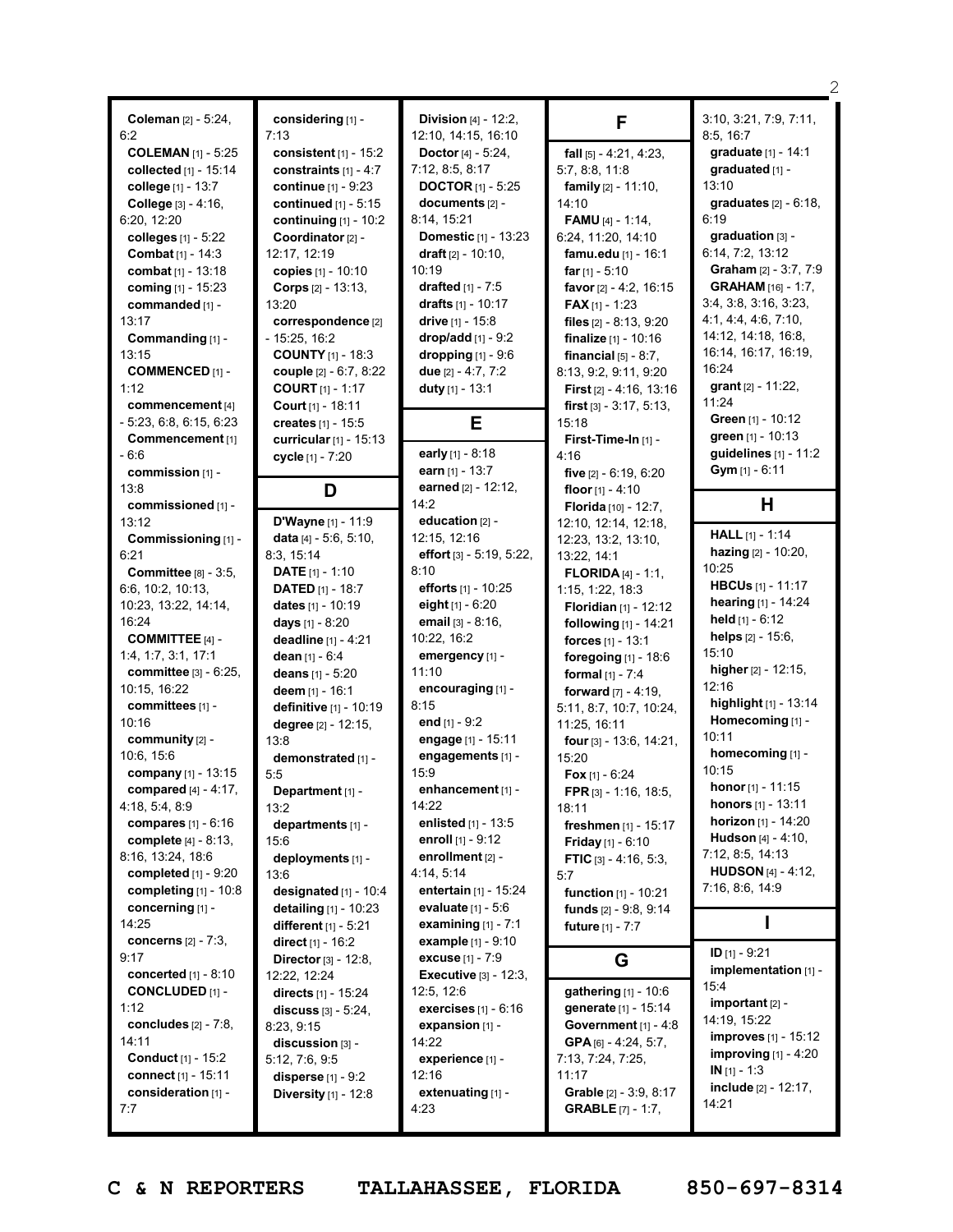|                                                        |                                                      |                               |                                                       | З                            |
|--------------------------------------------------------|------------------------------------------------------|-------------------------------|-------------------------------------------------------|------------------------------|
|                                                        |                                                      |                               |                                                       |                              |
| <b>includes</b> $[1] - 6:19$                           | left $[1] - 11:10$                                   | 11:23                         | next [2] - 5:23, 10:20                                | part $[1] - 7:16$            |
| including $[1]$ - 14:3                                 | legislative [2] -                                    | Meritorious [1] -             | $NO$ [6] - 3:25, 4:5,                                 | <b>passes</b> $[2] - 4:6$    |
| incoming $[1] - 11:12$                                 | 13:21, 13:24                                         | 14:3                          | 14:17, 16:13, 16:18,                                  | 16:20                        |
| incomplete [1] - 8:14                                  | <b>LEON</b> $[1]$ - 18:3                             | met $[1] - 10:3$              | 16:23                                                 | <b>period</b> $[1] - 9:3$    |
| increase [1] - 7:14                                    | LGBTQA $[1]$ - 10:2                                  | <b>METZKE</b> [3] - 1:16,     | non $[1] - 8:13$                                      | personally [1] - 5:18        |
| increasing $[2] - 5:7$ ,                               | Lieutenant [1] -                                     | 18:5, 18:11                   | non-complete [1] -                                    | phonetics [2] -              |
| 7:23                                                   | 13:13                                                | <b>MILES</b> $[1]$ - 3:3      | 8:13                                                  | 10:14, 15:5                  |
| indicated $[1] - 7:14$                                 | light $[1]$ - 15:22                                  | Military [2] - 12:24,         | none [2] - 4:1, 16:14                                 | phonetics) [1] - 15:5        |
| <b>INDICATIONS)</b> [2] -                              | <b>limited</b> $[1] - 7:2$                           | 13:22                         | notes [1] - 18:6                                      | place $[2] - 6:9, 8:24$      |
| 4:3, 16:16                                             | <b>LOCATION</b> $[1]$ - 1:14                         | military [3] - 13:4,          | notification [1] -                                    | platform $[1] - 15:9$        |
| individuals [2] -                                      | longitudinal [1] -                                   | 13:14, 14:2                   | 16:2                                                  | policies $[2] - 11:7$ ,      |
| 11:16, 14:7                                            | 5:10                                                 | Miller [2] - 12:3, 12:4       | <b>Number</b> [2] - 14:21,                            | 15:3                         |
| information [1] -                                      | longitudinally [1] -                                 | miller $[1] - 3:6$            | 15:4                                                  | policy [2] - 8:23, 9:1       |
| 15:12                                                  | 8:3                                                  | <b>MILLER</b> $[5] - 3:7$ ,   | <b>number</b> $[5] - 6:16$ ,                          | populations [1] -            |
| <b>instance</b> $[1] - 9.9$                            | <b>look</b> $[1] - 8:2$                              | 3:9, 3:11, 3:13, 3:15         | 6:18, 6:19, 7:21                                      | 15:11                        |
| institution's [1] -                                    | <b>looking</b> $[6] - 5:9$ ,                         | $minimizes$ [1] -             | <b>numbers</b> $[2] - 5:3$ ,                          | possibility [1] - 7:1        |
| 15:10                                                  | 5:11, 7:23, 8:1, 8:19,                               | 15:12                         | 5:9                                                   | <b>POST</b> $[1] - 1:22$     |
| institutions [1] -                                     | 10:7                                                 | minimum [2] - 7:24,           |                                                       | potential [1] - 5:16         |
| 8:22                                                   | <b>Lucas</b> $[1] - 2:3$                             | 7:25                          | O                                                     | potentially $[3]$ - $7:23$ , |
| intake [1] - 15:16                                     |                                                      | minutes $[2] - 3:18$ ,        |                                                       | 8:1, 9:6                     |
| <b>Interim</b> $[1] - 11:9$                            | M                                                    | 3:20                          | OF $[3] - 1:1, 18:3,$                                 | <b>PRESENT</b> $[1]$ - 2:1   |
| introduce [1] - 12:1                                   |                                                      | missed $[1] - 7:12$           | 18:3                                                  | present $[1] - 7:17$         |
| involvement [1] -                                      | ma'am [1] - 7:10                                     | modified [1] - 15:16          | Office [1] - 12:8                                     | PRESIDENT [4] -              |
| 15:13                                                  | Madam [5] - 3:15.                                    | Montgomery [2] -              | <b>OFFICE</b> [1] - 1:22                              | 4:12, 7:16, 8:6, 14:9        |
| $Iraq$ [1] - 13:18                                     | 4:12, 6:2, 11:23,                                    | 2:2, 6:1                      | officer [1] - 13:8                                    | President $[8] - 6:2$ ,      |
| <b>issue</b> [1] - 9:13                                | 14:11                                                | <b>Moore</b> $[1] - 2:3$      | Officer [2] - 6:21,                                   | 6:3, 10:14, 11:23,           |
| <b>issues</b> $[3] - 8:22$ ,                           | $main$ [1] - 10:1                                    | morning [1] - 5:9             | 13:15                                                 | 12:4, 12:5, 12:6,            |
| 8:25,9:6                                               | Major [6] - 12:21,                                   | motion $[3] - 3:19$ ,         | Officer's [1] - 13:9                                  | 14:12                        |
| <b>issuing</b> [1] - 7:1                               | 12:23, 13:4, 13:17,                                  | 4:6, 15:24                    | Ohio $[1] - 13:6$                                     | presidents $[1]$ - 16:3      |
| <b>items</b> $[4] - 14:19$ ,                           | 13:21, 14:1                                          | Motion [1] - 16:19            | Oliver [1] - 6:24                                     |                              |
|                                                        |                                                      |                               |                                                       |                              |
|                                                        |                                                      |                               |                                                       | previous [2] - 8:24,         |
| 15:22, 15:25, 16:10                                    | Management [1] -<br>13:3                             | move $[4] - 3:21$ ,           | ombud's [1] - 10:20                                   | 12:17                        |
|                                                        | management [4] -                                     | 5:13, 11:25, 16:11            | one [2] - 9:17, 11:17                                 | previously [3] - 7:19,       |
| J                                                      | 4:15, 5:14, 7:3, 12:13                               | moved $[3] - 3:23$ ,          | online [1] - 15:5<br>Operations [1] -                 | 8:4, 8:17                    |
|                                                        | Manager [1] - 12:9                                   | 16:6, 16:9                    | 12:18                                                 | proceedings [1] -            |
| join [1] - 15:17                                       | Marine [3] - 13:13,                                  | moving [4] - 4:19,            |                                                       | 18:6                         |
| $Jr$ [1] - 6:11                                        |                                                      | 8:2, 8:7, 10:24               | Opportunity [1] - 5:1                                 | <b>process</b> $[1] - 11:7$  |
| July [2] - 4:15, 18:7                                  | 13:16, 13:20<br>Marines [1] - 13:17                  | $MS$ [5] - 3:7, 3:9,          | opportunity [1] -                                     | processes $[2] - 8:16$ ,     |
| JULY [1] - 1:10                                        |                                                      | 3:11, 3:13, 3:15              | 7:21                                                  | 15:8                         |
| Justin [1] - 10:14                                     | Marvin [1] - 10:12                                   | multi [1] - 6:11              | opposed $[2] - 4:4$ ,<br>16 <sup>-</sup> 17           | profile [1] - 7:18           |
|                                                        | Master's [1] - 12:14<br><b>meantime</b> $[1] - 9:17$ | multi-Purpose [1] -           | order [2] - 3:5, 3:17                                 | Program [2] - 5:1,           |
| Κ                                                      |                                                      | 6:11                          |                                                       | 13:9                         |
| <b>Karen [2] - 12:3,</b>                               | Medal [1] - 14:3                                     | Multicultural [1] -           | organizations [4] -                                   | program [2] - 5:2,           |
| 12:15                                                  | media [1] - 8:15                                     | 12:9                          | 11:3, 15:1, 15:8,<br>15:18                            | 9:25                         |
| <b>Karl</b> [1] - 2:4                                  | <b>MEETING</b> $[2] - 1:4$ ,                         | <b>must</b> $[1] - 8:23$      |                                                       | programs $[1]$ - 15:7        |
|                                                        | 17:2                                                 |                               | Organizations [1] -                                   | properly [3] - 3:23,         |
| <b>Keenan</b> [1] - 10:12                              | meeting $[6]$ - 3:5,                                 | N                             | 14:23                                                 | 8:20, 16:9                   |
| Kimberly $[1]$ - 2:3                                   | 3:18, 4:10, 5:12,                                    |                               | organizations' [1] -                                  | proposal $[1]$ - $7:4$       |
|                                                        | 11:21, 16:25                                         | <b>NANCY</b> [3] - 1:16,      | 16:3                                                  | prospective [1] -            |
| L                                                      | meetings [1] - 10:6                                  | 18:5, 18:11                   | <b>Orgsy</b> [2] - 15:4,                              | 11:12                        |
| $last_{[5]} - 3:18, 4:18,$                             | member $[1] - 15:7$                                  | nancy@metzke.                 | 15:5                                                  | protect $[1] - 11:5$         |
| 8:9, 9:22, 11:21                                       | member-based [1] -                                   | com $[1] - 1:23$              | orientation $[1] - 5:3$                               | provide [2] - 6:7,           |
|                                                        | 15:7                                                 | <b>native</b> $[1] - 12:12$   |                                                       | 15:25                        |
| lastly $[1] - 12:1$                                    | <b>Members</b> $[1] - 4:13$                          | Naval [2] - 13:8, 13:9        | P                                                     | provided [1] - 10:18         |
| law [3] - 9:9, 9:18,<br>9:23                           | members [5] - 5:15,                                  | Navy [2] - 6:21, 13:5         |                                                       | <b>Provost</b> [1] - 5:8     |
|                                                        | 5:16, 14:14, 14:19,                                  | $\frac{1}{2}$ nay [1] - 16:17 | <b>P.M</b> [2] - 1:12, 1:12                           | <b>public</b> $[1] - 12:13$  |
| <b>Law</b> $[2] - 6:20, 11:20$                         | 14:25                                                | <b>NCAA</b> $[1]$ - 11:22     | $p.m$ [2] - 6:10, 6:13                                | <b>Purpose</b> [1] - 6:11    |
| <b>Lawson</b> $[1] - 6:10$<br>leadership $[2] - 7:6$ , | <b>MEMBERS</b> $[1] - 1:7$                           | need [1] - 14:20              | packet [1] - 10:11                                    | purposes $[1] - 10:5$        |
| 12:15                                                  | men $[1] - 11:13$                                    | $new_{[4]} - 5:2, 11:12,$     | <b>Palm</b> [1] - 12:19                               |                              |
| <b>leaving</b> [1] - 9:7                               | men's $[1] - 11:14$<br>mentioned [2] - 5:8,          | 12:1, 16:4<br>Next [1] - 5:13 | <b>Pam</b> $[1] - 6:24$<br><b>paper</b> $[1] - 15:12$ |                              |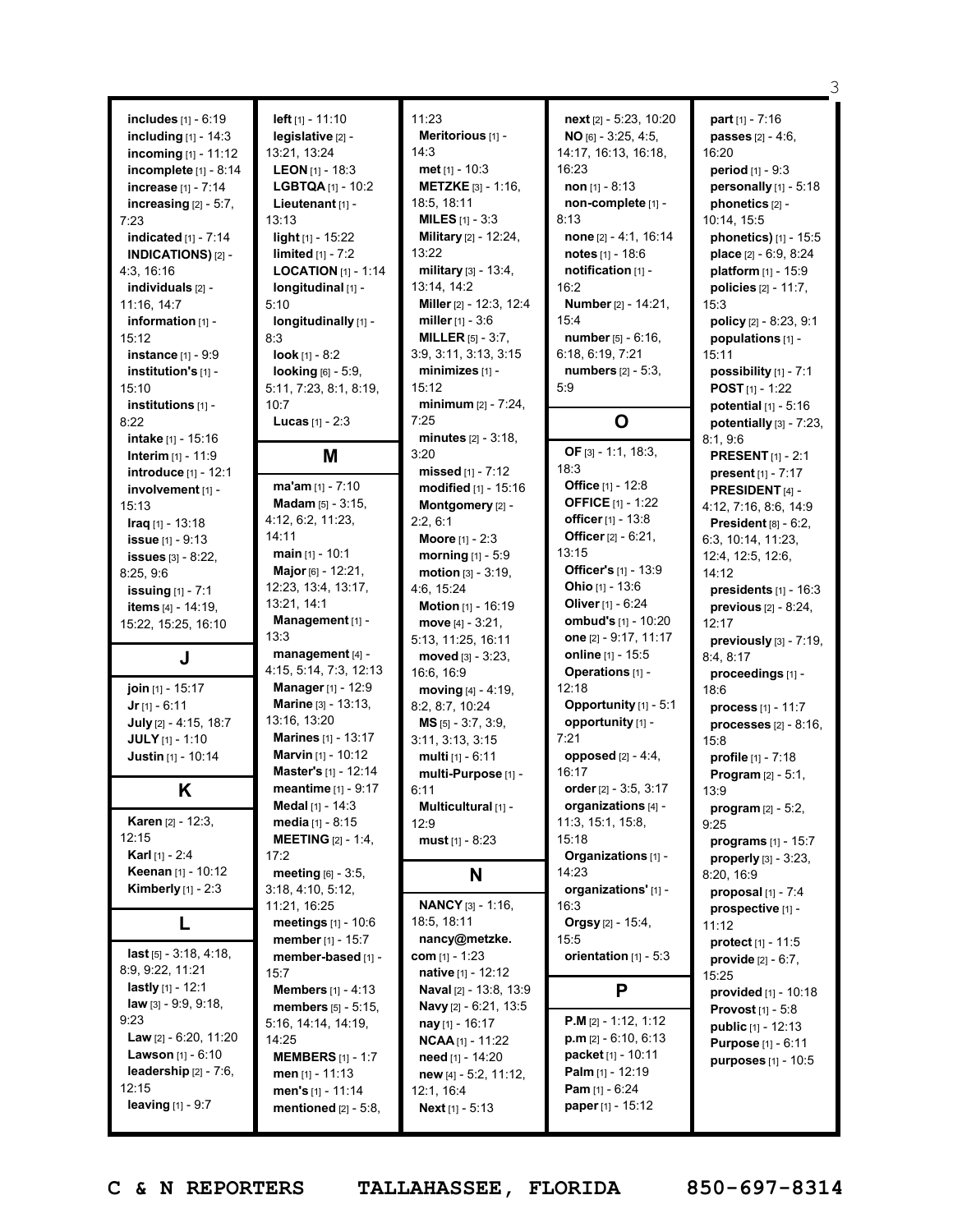|                                 | responsibility [1] -                            | <b>serve</b> $[3] - 6:5$ ,                      | submarine [1] - 13:6                           | U                                                   |
|---------------------------------|-------------------------------------------------|-------------------------------------------------|------------------------------------------------|-----------------------------------------------------|
| Q                               | 5:19                                            | 12:24, 15:11                                    | submitted [1] - 7:5                            |                                                     |
| questions [1] - 14:14           | retirement [1] -                                | <b>served</b> $[2] - 12:7$ ,                    | suggested [1] -                                | $U.S$ [2] - 13:5, 13:13                             |
| quorum $[1] - 3:15$             | 13:20                                           | 12:25                                           | 16:11                                          | understood [1] -                                    |
|                                 | <b>return</b> $[2] - 8:11$ ,                    | serves [1] - 12:4                               | summer [7] - 5:2,                              | 7:15                                                |
| R                               | 9:12                                            | Service [1] - 14:3                              | 5:24, 6:8, 6:15, 6:17,                         | unintelligible) [1] -                               |
|                                 | returned [1] - 12:23                            | <b>Services</b> [1] - 13:3                      | 6:18, 10:3                                     | 8:14                                                |
| ratification [1] -              | returning [1] - 9:13                            | serving [1] - 13:14                             | support [3] - 5:15,                            | Union [1] - 10:4                                    |
| 15:20                           | review $[1] - 11:3$                             | <b>sessions</b> [1] - 13:24                     | 5:22, 11:23                                    |                                                     |
| Rattler [1] - 9:21              | Review [1] - 14:23                              | <b>seven</b> [1] - 11:13                        |                                                | unique [1] - 15:10<br><b>UNIVERSITY</b> [1] -       |
| Ray [2] - 12:21, 14:5           | reviewing $[2] - 9:4$ ,                         | several [1] - 14:19                             | Τ                                              | 1:1                                                 |
| RE [1] - 1:3                    | 14:24                                           | $SGA$ [1] - 10:14                               |                                                | University [12] -                                   |
| really [1] - 9:15               | Ribbon [1] - 14:4                               | <b>SHANNON</b> $[4] - 1:8$ ,                    | Tallahassee [1] -                              | 5:18, 5:25, 6:5, 8:11,                              |
| reasons $[1] - 8:12$            | risk $[1] - 7:3$                                | 3:12, 3:22, 16:6                                | 14:5                                           | 9:1, 9:7, 9:13, 11:6,                               |
| receive [1] - 5:16              | Robert [1] - 2:5                                | <b>Shannon</b> [1] - 3:11                       | TALLAHASSEE [2] -                              | 12:11, 12:24, 13:10,                                |
| <b>received</b> $[4] - 4:16$ ,  | <b>ROBERT</b> $[1] - 1:9$                       | sharing $[1] - 15:12$                           | 1:15, 1:22                                     | 14:2                                                |
| 10:12, 10:21, 11:24             | <b>Robinson</b> $[1] - 11:9$                    | sign $[1] - 4:4$                                | tasked [1] - 14:23                             | University's [1] -                                  |
| Recently [1] - 11:14            | roles [1] - 12:17                               | <b>Smith [1] - 10:22</b>                        | tax $[1] - 8:14$                               | 15:3                                                |
| recognized [1] -                | roll $[1]$ - 3:6                                |                                                 | <b>Teaching</b> $[1] - 6:11$                   | unless [1] - 4:23                                   |
| 11:15                           | rolled [1] - 15:23                              | <b>social</b> $[1] - 8:15$<br>south [1] - 12:12 | team $[1] - 11:14$                             | unreadiness [2] -                                   |
| record [1] - 18:6               | <b>ROTC</b> $[1] - 6:21$                        |                                                 | <b>teams</b> $[1] - 11:16$                     | 3:24, 16:12                                         |
| recruiters $[1] - 5:21$         |                                                 | space [2] - 7:2, 10:4                           | ten [2] - 8:20, 9:11                           | up [2] - 6:17, 9:10                                 |
| recruitment [2] -               | RPR [3] - 1:16, 18:5,<br>18:11                  | Space [1] - 13:23                               | tennis [1] - 11:14                             | upcoming [1] - 10:17                                |
| 4:20, 5:20                      | rufus $[1] - 2:2$                               | Spalding [6] - 12:21,                           | <b>term</b> $[1] - 8:8$                        | update $[5] - 4:8, 4:9,$                            |
| <b>reflect</b> $[1] - 5:10$     | rules $[2] - 15:3$ ,                            | 12:22, 12:23, 13:17,<br>13:21, 14:1             | test $[1] - 4:24$                              | 4:15, 5:23, 10:9                                    |
| reflects $[1] - 15.9$           | 15:16                                           |                                                 | <b>THE</b> $[1]$ - 17:1                        | <b>updates</b> $[3] - 4:11$ ,                       |
| refund $[1] - 9:10$             |                                                 | Spalding's [1] - 13:4<br>speaker [1] - 6:23     | three $[3] - 11:19$ ,                          | 6:7, 8:7                                            |
| regarding $[3] - 6:8$ ,         | S                                               | sports [1] - 11:14                              | 14:5, 15:16                                    | <b>usage</b> $[1] - 15:13$                          |
| 7:4, 7:13                       |                                                 | <b>Sports</b> [1] - 6:24                        | <b>Thursday</b> $[1] - 6:13$                   | <b>USS</b> $[1]$ - 13:6                             |
| <b>Regiment</b> $[1] - 13:16$   | sailors [1] - 13:18                             | staff $[2] - 15:24$ ,                           | tickets $[1] - 7:2$                            |                                                     |
| registered $[2] - 5:3$ ,        | <b>SAT</b> [1] - 4:25                           | 16:11                                           | <b>TIME</b> $[1] - 1:12$                       | V                                                   |
| 9:21                            | Scarlet [1] - 14:6                              |                                                 |                                                |                                                     |
|                                 |                                                 |                                                 |                                                |                                                     |
|                                 |                                                 | stand $[1] - 14:7$                              | today [1] - $6:14$                             |                                                     |
| regulation $[1]$ - 8:25         | scheduled [1] - 6:9                             | start $[2] - 8:21, 16:4$                        | <b>TONNETTE</b> $[1] - 1:7$                    | Vanessa [1] - 14:4                                  |
| rehearsal $[1] - 6:12$          | scholar [1] - 5:17                              | started [1] - 9:22                              | <b>TOREY</b> [1] - 1:8                         | <b>variety</b> $[1] - 13:1$<br>various [1] - 14:2   |
| REHEARSAL [1] -                 | Scholarship [1] -                               | <b>STATE [1] - 18:3</b>                         | touch [1] - 11:11                              |                                                     |
| 1:14                            | 12:19                                           | states [1] - 9:1                                | <b>tours</b> $[1] - 13:18$                     | verification $[1] - 8:13$                           |
| relating [1] - 14:24            | school [4] - 5:24,                              | stenographic [1] -                              | <b>tracks</b> $[1] - 15:13$                    | Veterans [3] - 12:22,<br>12:25, 13:23               |
| renovated $[1]$ - 10:5          | 9:9, 9:18, 9:23                                 | 18:6                                            | <b>Training</b> [1] - 13:9                     | via [3] - 8:15, 10:22,                              |
| report $[9] - 7:4, 7:8,$        | School [1] - 11:20                              | stenographically [1]                            | transcript $[1]$ - 18:6                        | 13:8                                                |
| 10:21, 10:22, 10:24,            | schools [1] - 5:21                              | $-18:5$                                         | true [1] - 18:6                                |                                                     |
| 11:9, 11:11, 14:11,             | science [1] - 12:13                             | <b>still</b> $[1]$ - 8:19                       | <b>TRUSTEE</b> [25] - 3:4,                     | Vice $[6]$ - $6:3$ , $10:14$ ,<br>12:4, 12:5, 12:6, |
| 18:5<br><b>REPORTED</b> $[1]$ - | <b>scores</b> $[1] - 4:25$                      | streamline [1] - 15:8                           | 3:8, 3:10, 3:12, 3:14.                         | 14:12                                               |
| 1:16                            | <b>Second</b> [2] - 13:13,<br>13:16             | <b>structure</b> [1] - 15:10                    | 3:16, 3:21, 3:22, 3:23,<br>4:1, 4:4, 4:6, 7:9, | <b>VICE</b> $[4] - 4:12, 7:16,$                     |
| <b>Reporter</b> [1] - 18:11     |                                                 | <b>Student</b> [13] - 3:3,                      | 7:10, 7:11, 8:5, 14:12,                        | 8:6, 14:9                                           |
|                                 | <b>second</b> [4] - 3:22,                       | 3:5, 4:8, 4:9, 4:11,                            | 14:18, 16:6, 16:7,                             | <b>visit</b> $[1] - 5:18$                           |
| REPORTER $[1]$ -<br>1:17        | 12:21, 14:6, 16:7                               | 6:3, 12:2, 12:5, 12:7,                          | 16:8, 16:14, 16:17,                            | voucher [1] - 9:25                                  |
| <b>reporter</b> $[1] - 6:25$    | <b>seconded</b> $[2] - 3:24$ ,<br>16:9          | 12:10, 14:16, 15:2,                             | 16:19, 16:24                                   | <b>vouchers</b> $[1] - 9:19$                        |
| <b>REPORTERS</b> [1] -          |                                                 | 16:10                                           | <b>Trustee</b> $[4] - 3:5, 3:9,$               | $VP$ <sub>[1]</sub> - 4:10                          |
| 1:21                            | Security [1] - 13:23<br>see $[4] - 4:19, 6:17,$ | <b>student</b> $[6] - 5:3$ ,                    | 3:11, 3:13                                     |                                                     |
| reports $[2] - 15:14$ ,         | 8:3, 8:11                                       | 10:9, 11:2, 11:13,                              | <b>TRUSTEES</b> $[1]$ - 1:1                    | W                                                   |
| 15:15                           | <b>seeing</b> $[2] - 4:1$ ,                     | 11:19, 15:21                                    | <b>Trustees</b> $[3] - 3:17$ ,                 |                                                     |
| represented [1] -               | 16:14                                           | <b>STUDENT</b> $[3] - 1:3$<br>3:1, 17:1         | 6:1, 14:15                                     | <b>Warren</b> [1] - 2:4                             |
| 11:18                           | selected [1] - 13:7                             |                                                 | <b>TUESDAY</b> $[1]$ - 1:10                    | <b>WAS</b> [1] - 17:2                               |
| <b>research</b> $[1] - 8:19$    | semester [2] - 15:18,                           | <b>students</b> [24] - 4:18,                    | <b>turn</b> $[1] - 4:10$                       | weapons $[1] - 13:15$                               |
| <b>Reserve</b> [1] - $13:9$     | 15:23                                           | 5:2, 5:4, 5:17, 6:4,<br>6:12, 7:22, 7:25, 8:3,  | two [7] - 7:20, 7:21,                          | <b>Week</b> $[3] - 10:10$ ,                         |
| reside $[1] - 14:4$             | Senate [1] - 13:2                               | 8:8, 8:10, 8:12, 8:15,                          | 11:17, 12:1, 13:18,                            | 10:11, 10:13                                        |
| RESPONSE) [6] -                 | Senate's [1] - 13:22                            | 8:18, 8:20, 9:6, 9:11,                          | 13:24, 14:7                                    | weeks [1] - 10:17                                   |
| 3:25, 4:5, 14:17,               | <b>senior</b> $[2] - 7:6$ ,                     | 9:18, 9:24, 9:25, 10:3,                         | two-year [1] - 7:20                            | welcome [2] - 8:6,                                  |
| 16:13, 16:18, 16:23             | 13:21                                           | 11:5, 14:20                                     | <b>type</b> $[1] - 7:13$                       | 14:9                                                |